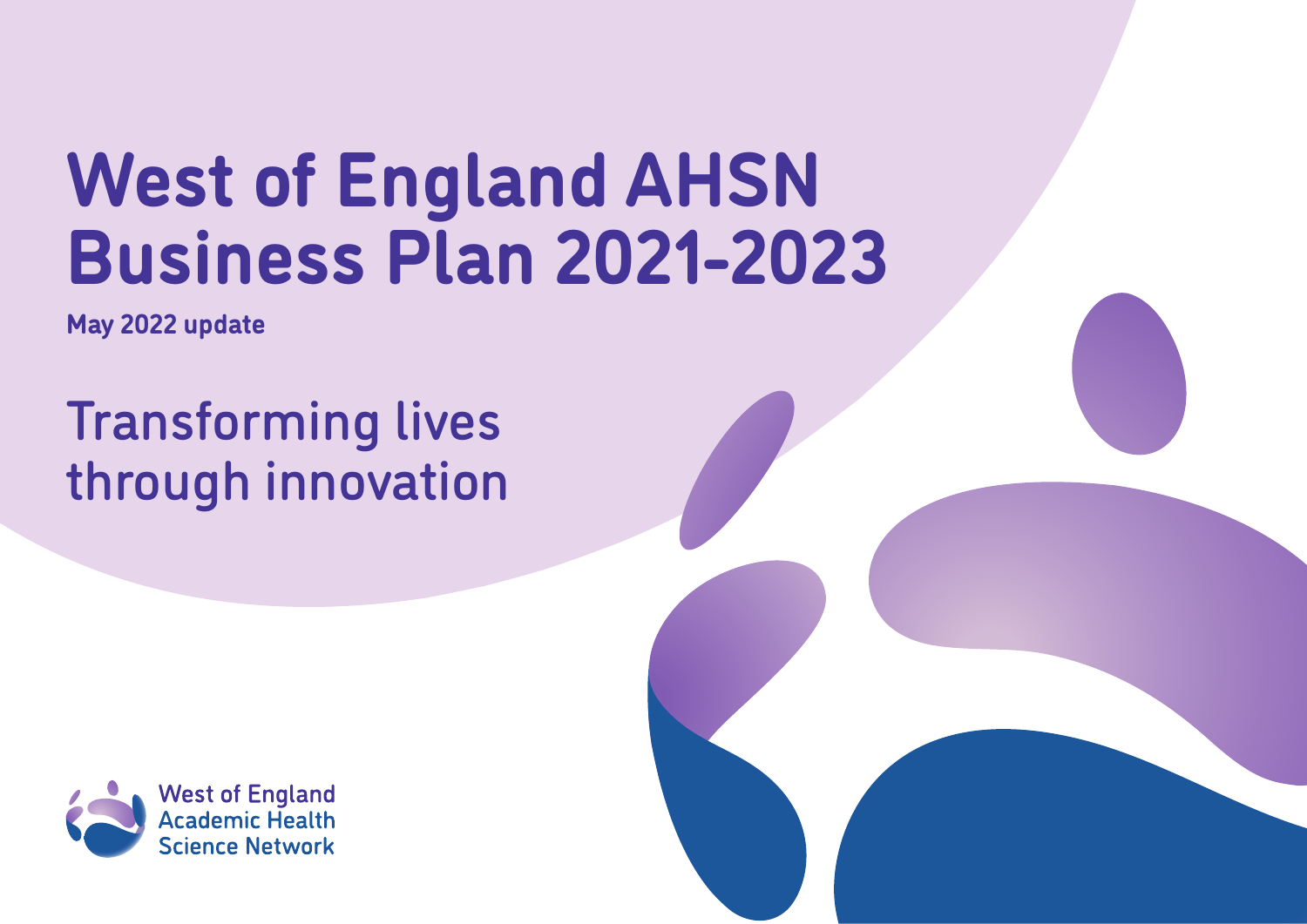## **Contents**

### **[Introduction](#page-2-0)**

### **[Plan on a page](#page-3-0)**

### **[Enabling programmes](#page-4-0)**

- [Improving our innovation pipeline](#page-4-0)
- [Digital transformation](#page-6-0)
- [Building capability and sharing knowledge](#page-8-0)
- [Engagement with our local integrated care systems](#page-9-0)

### **[Main programme themes](#page-10-0)**

- [Mental health](#page-10-0)
- [Maternity and neonatal](#page-12-0)
- [Medicines safety](#page-14-0)
- [Long-term conditions](#page-16-0)
- [Deterioration](#page-18-0)
- [People](#page-20-0)
- [Integrating and optimising care](#page-21-0)

### **[Our golden threads](#page-23-0)**

- [Responding to the climate emergency](#page-23-0)
- [Our commitment to equality, diversity and inclusion](#page-24-0)

### **[Get in touch and find out more](#page-25-0)**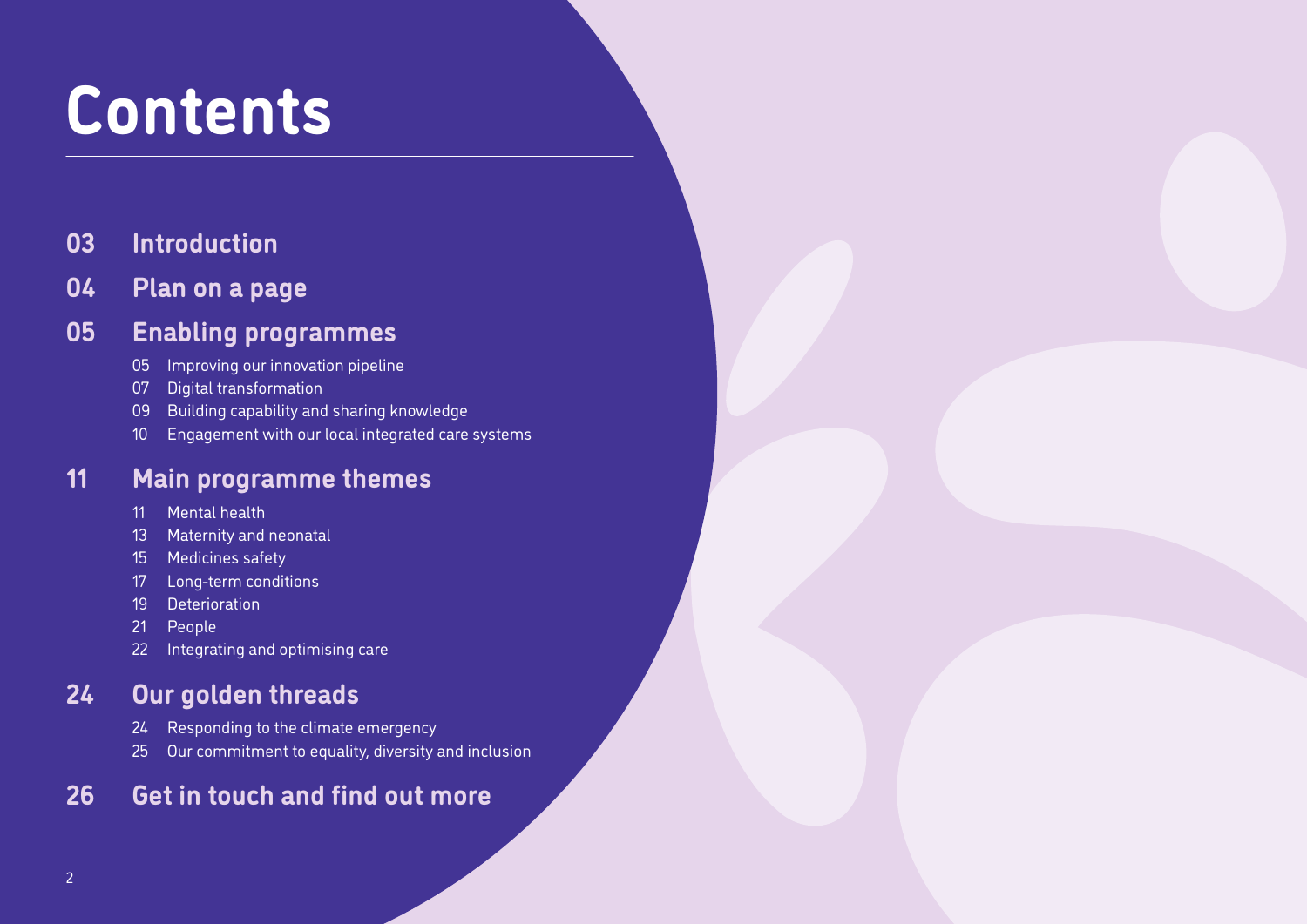## <span id="page-2-0"></span>**Introduction**

s the second year of a two-year<br>
planning period, this updated<br>
business plan describes our ongoing<br>
programme of work with our<br>
member organisations and local Integrated Care planning period, this updated business plan describes our ongoing programme of work with our Systems to support the discovery, development, and delivery of innovation. It also reflects the continuation of our national contribution to the NHS Accelerated Access Collaborative and the work of the AHSN Network.

This updated plan incorporates three new nationally commissioned spread programmes (Polypharmacy, Blood Pressure Optimisation and the Wound Care Strategy), but fundamentally it is a local business plan for the West of England, which recognises that a vibrant local programme of innovation is the foundation for a successful national innovation pipeline.

This plan responds directly to the priorities of our three local integrated care systems and is also informed through our regular engagement with the NHS South West regional team.

Naturally, the priorities identified in the NHS Long Term Plan remain directly relevant to this, but we also now look towards the emerging priorities of our new integrated care boards to inform our plans.

With this in mind, while our key work programme and areas of focus are already in place, this plan also ensures that we remain agile and responsive to emerging needs and challenges.

Our collaborative work with our other local partner organisations will also continue this year particularly with NHIR ARC West, as well as with neighbouring AHSNs in the NHS South West region.

As we begin our 10th year since being established as an AHSN, this business plan represents a full and busy work programme for the year ahead.

In the context of the significant challenges faced by health and social care partners both locally and nationally, the core mission of the AHSN to speed up the pipeline for health and care innovation has never been more important.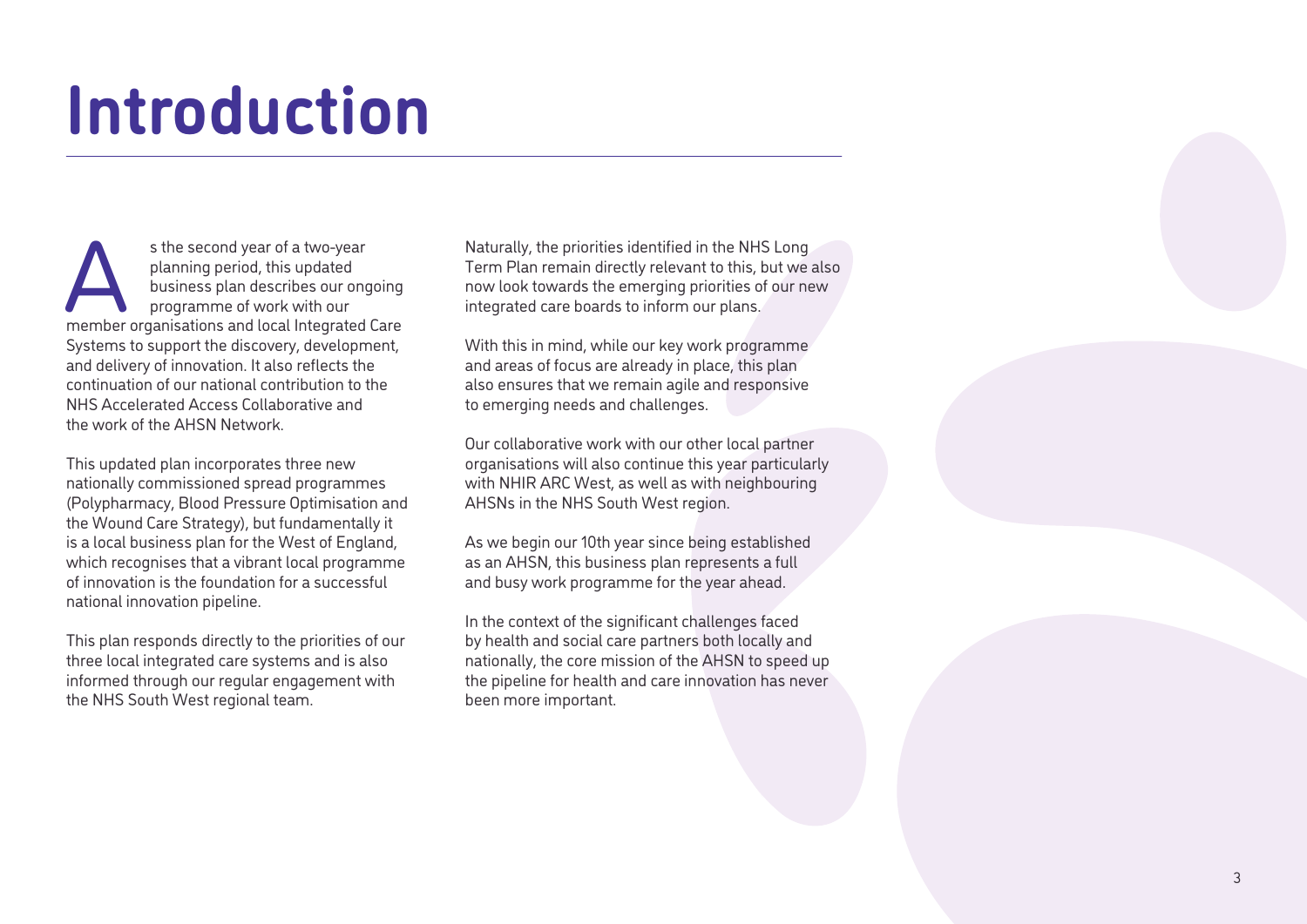## <span id="page-3-0"></span>**Plan on a page**

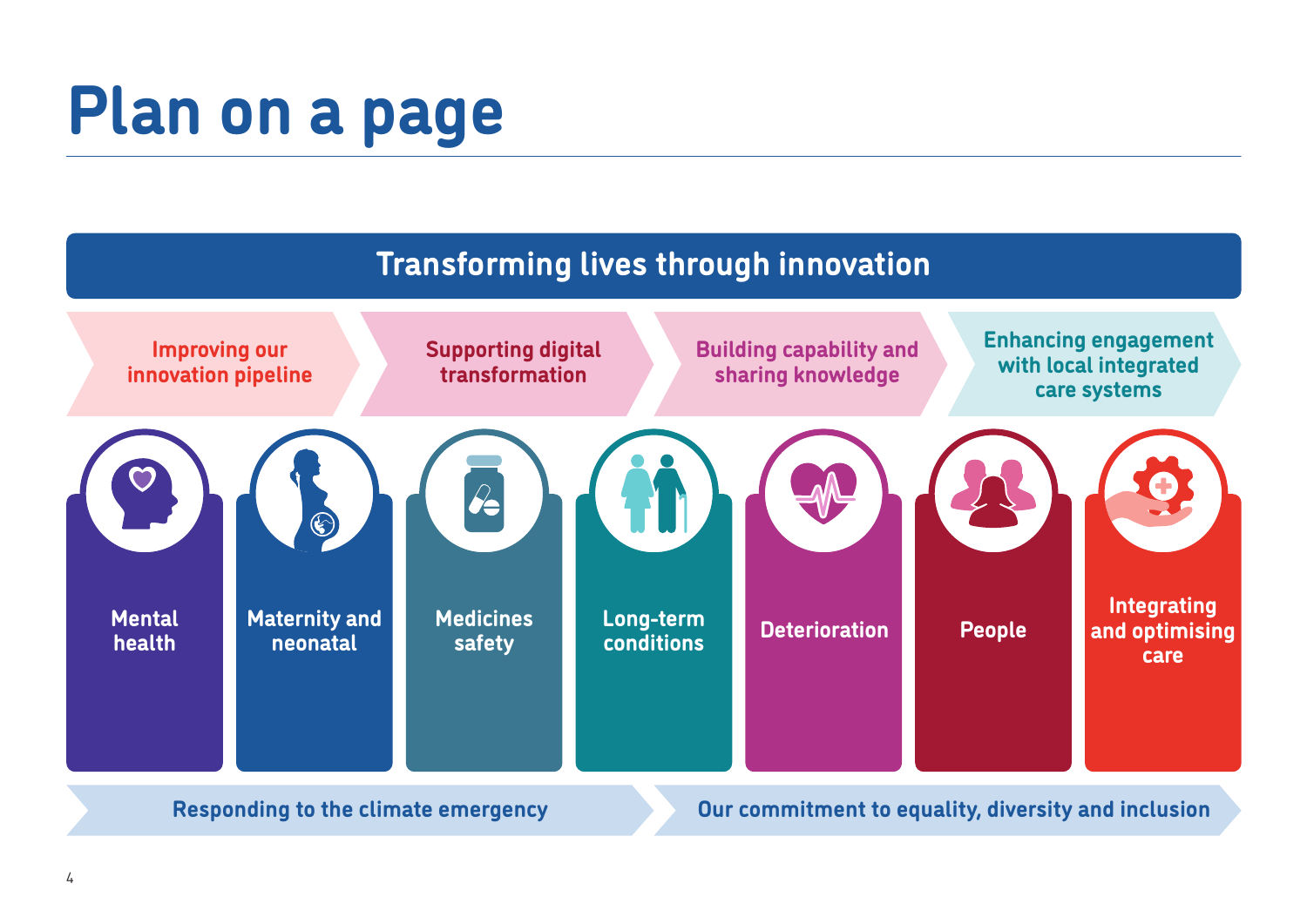

### <span id="page-4-0"></span>**Discover, develop and deploy – the innovation pipeline**

Our core mission as an AHSN is to speed up the pipeline for innovations so that the benefits are available to patients and clinicians sooner.

The primary objective of the West of England innovation pipeline is to realise new products, services and pathways with clear evidence of effectiveness, which are ready to be adopted by our local systems. We deliver this through a process of needs identification, innovator support and signposting, real world validation and close liaison with our clinical colleagues and local systems.

All 15 AHSNs share data from their own local innovation pipelines and this information is collated and shared across the AHSN Network, enabling the import and export of innovations across the country.

The innovation pipeline is defined in five stages with formal 'stage gates' between each. This is illustrated in the diagram on the next page.

At each stage gate the innovations offering the greatest potential to deliver against agreed priorities are selected using agreed criteria.

The stage gate decisions involve evidence-led, multidisciplinary review with representation from the AHSN and our three local systems, together with our academic, research and local enterprise partners.

We continue to focus on identifying outputs from research, that are ready for development through our innovation pipeline. In addition to strengthening our relationship with our local Academic Health Science Centre and with the West of England Clinical Research Network, we have continued to support two academic liaison roles with the University of Bath and University of Bristol.

A core element of an effective innovation pipeline is the ability to validate promising innovations in real world settings. Our new Insight and Evaluation function continues to

develop and is already providing capability and capacity for rapid evaluation of promising innovations in a real-world setting.

This includes increased collaboration with NIHR ARC West to develop a flexible rapid evidence review capability, and partnering with academic partners and other AHSNs to provide access to a broad range of insight and evaluation capability.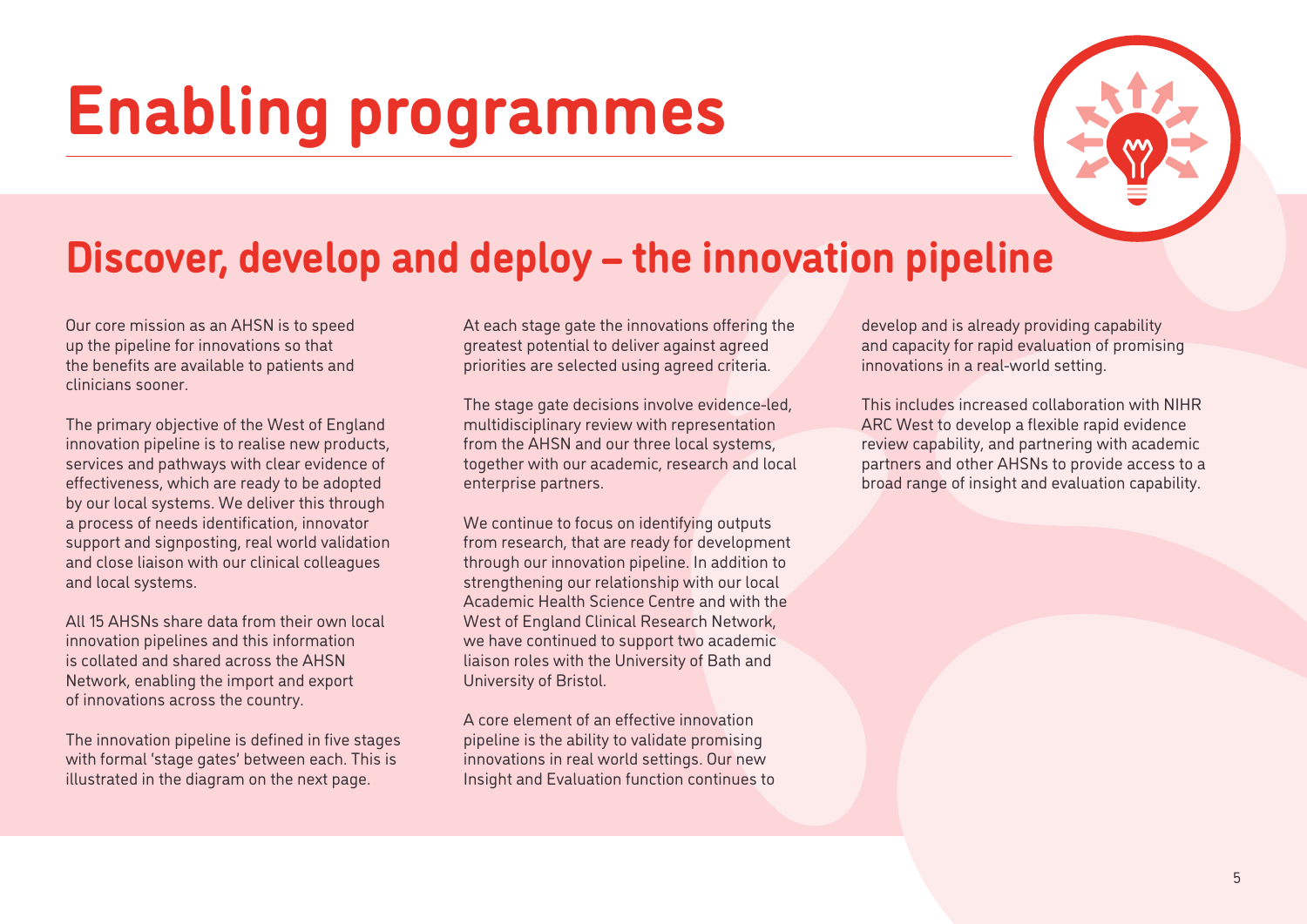

Anticipated number of innovations passing through each stage of the pipeline each year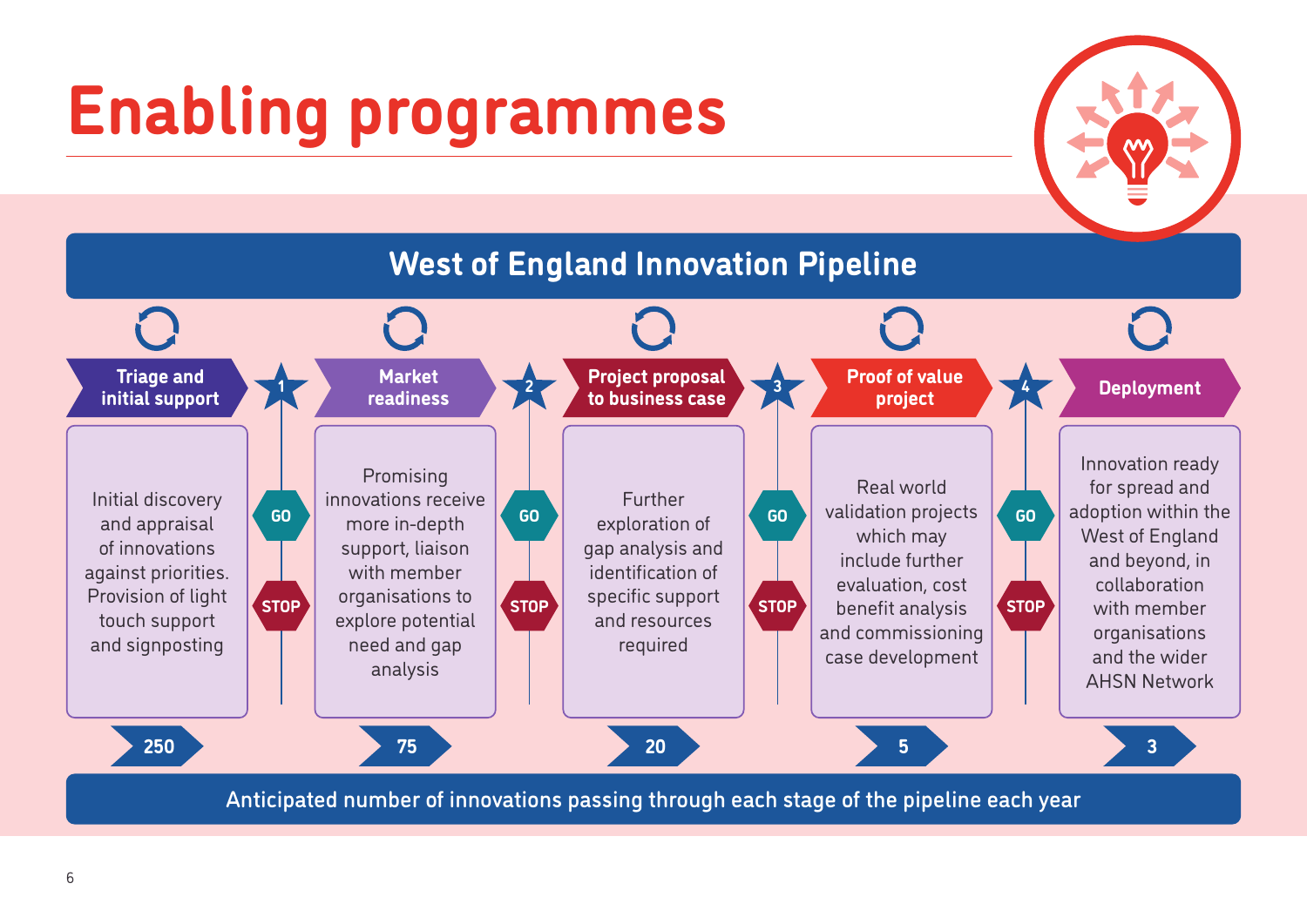## <span id="page-6-0"></span>**Digital transformation**

The response to the Covid pandemic has seen an unprecedented rise in both the appetite for, and adoption of, digital health technologies that support new ways of delivering healthcare services, especially where physical contact is not possible or where there is a priority need to deliver care outside of hospital settings, including in people's homes.

The approach to using digital tools and services is undergoing a seismic shift across all our systems. Although many of the technologies adopted during the first phase of the pandemic were already in use in some geographies, in many cases they were not widely implemented or evaluated in any depth. Their impact on systems, services, workforce and citizens is only just emerging.

The West of England AHSN recognises the vital importance of innovative digital technologies to the future of care, but we also understand that the technology itself is only a part of the solution.

Our networks of Clinical Digital Advisors, coupled with our intimate knowledge of the health and care systems we serve, help us to understand our members' priorities for service transformation and their ambitions for new digital ways of working.

Through our knowledge of current infrastructures and digital programmes across the South West region and beyond, we can identify opportunities for sharing best practice and broker relationships across our systems to support the adoption of proven digital ways of working using our expertise in quality improvement.

Where there is unmet need, we can support our members to horizon scan for the best-fit technologies and seek funding assistance.

We coordinate the South West CXIO/ Digital Leaders Network, hosting quarterly meetings alongside a dedicated FutureNHS workspace and discussion

forum. This puts us right at the heart of digital leadership across the region. It also gives direct intelligence of the rapidly emerging clinical and care priorities and those practitioner digital voices who are critical to the successful identification, delivery and sustainability of the region's digital future.

At the request of the South West CXIO/ Digital Leaders Network we have worked together with the South Western Ambulance Service (SWASFT) and provider organisations across the region to build the foundation requirements for region-wide information sharing at scale (the SWASFT Connector Project).

This work has focused on the information needs of paramedics and urgent care professionals and will be taken forwards as part of the refreshed regional 'One South West' Shared Care Record in 2022/23, while also supporting the new national ambulance digital strategy.

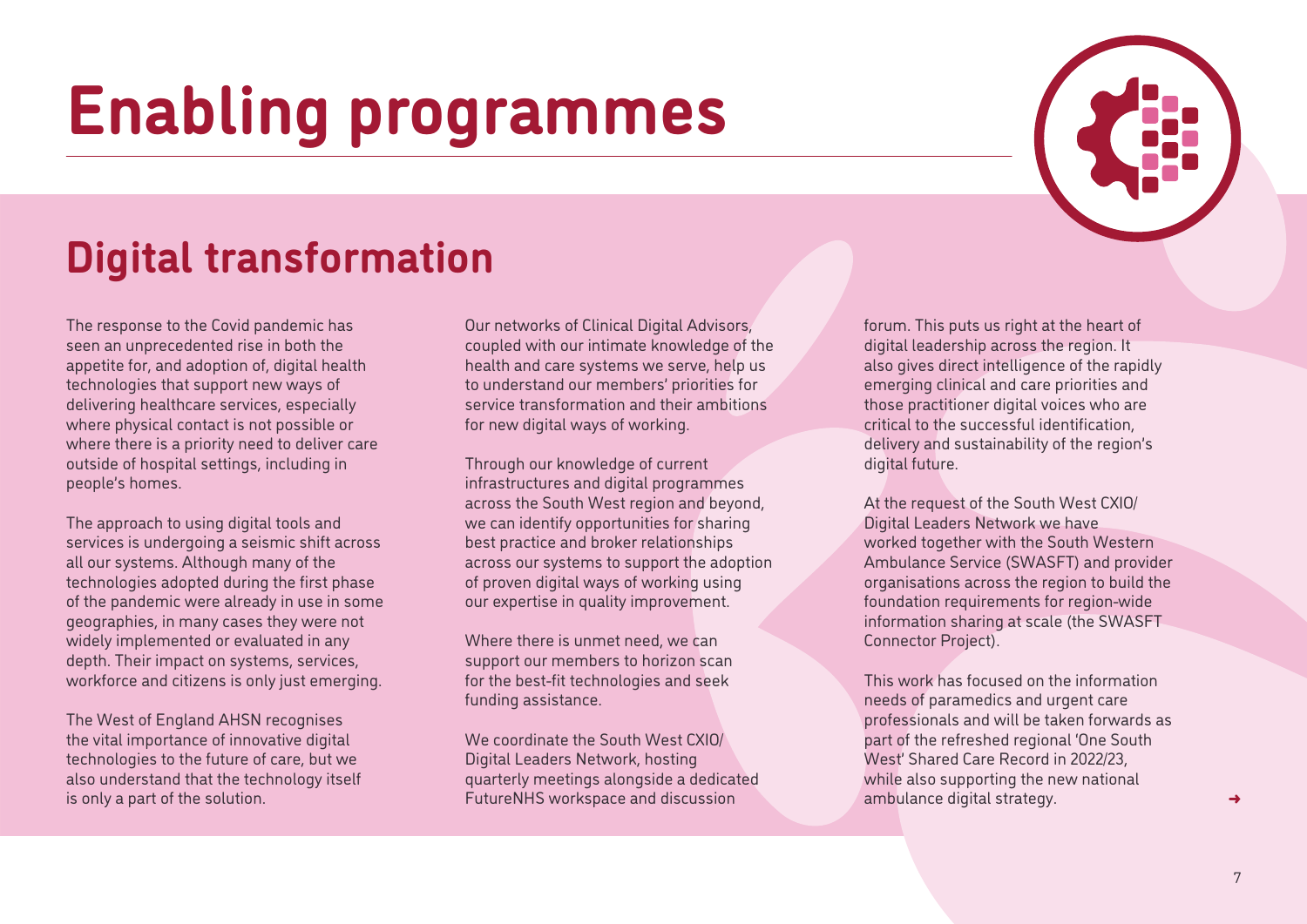## <span id="page-7-0"></span>**Digital transformation**

We have further exciting opportunities to progress in 2022/23, including supporting our members with their digital virtual ward and remote monitoring ambitions, increasing our support for initiatives involving artificial intelligence and continuing to connect digital visionaries across the region through our regular events and seminars.

We are also working with regional colleagues and primary care digital leaders to develop and deliver the vision of a South West Primary Care GP Exemplar Laboratory - a physical and virtual space in which primary care innovations can be modelled, developed, demonstrated and tested in an 'in-vitro' environment. This will enable our members across primary care (and wider care settings) to prototype and optimise solutions, prepare 'blueprints' to support spread and resolve clinical safety and interoperability / compatibility issues without impacting on the already time and resource-pressured primary care teams.

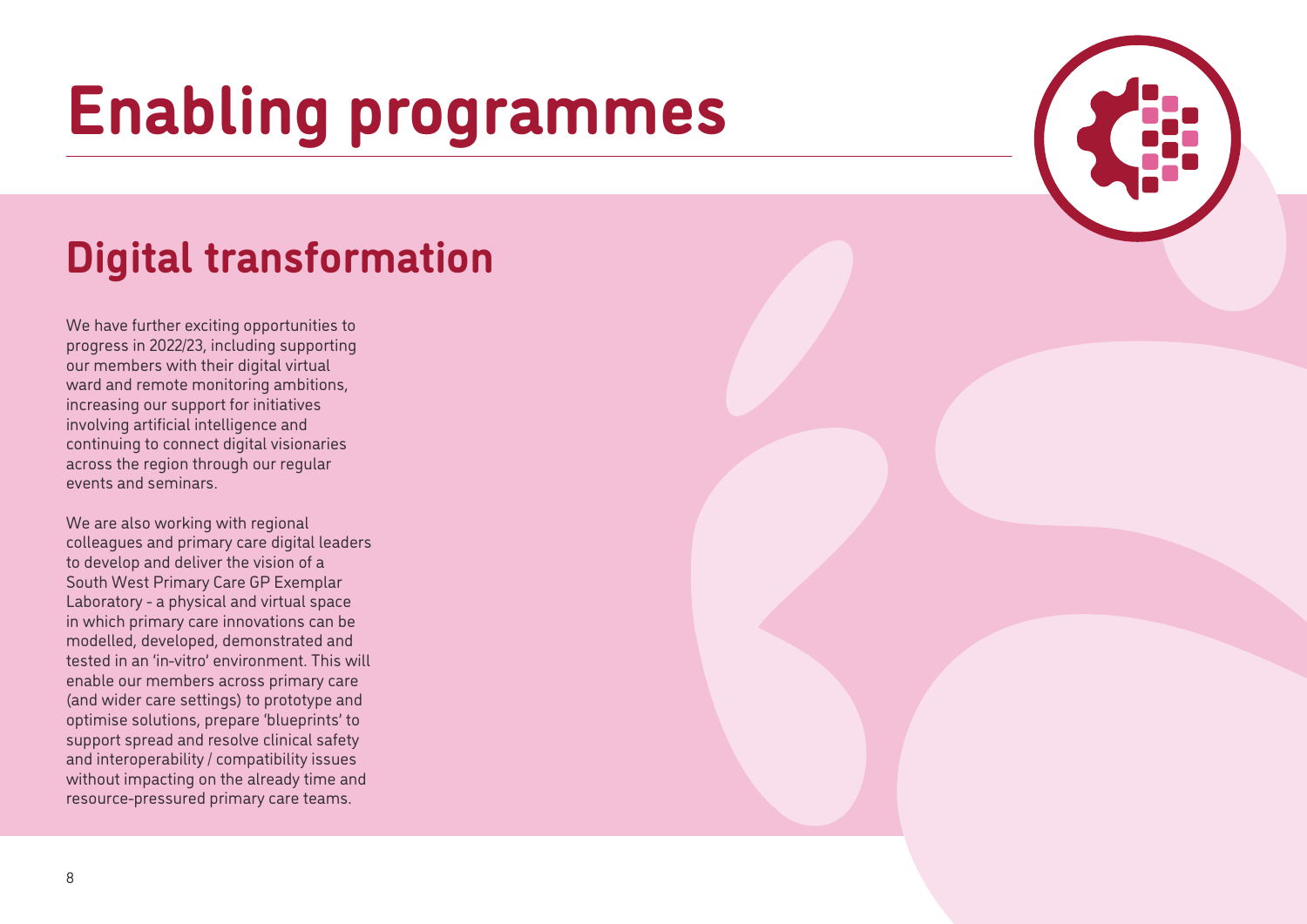

## <span id="page-8-0"></span>**Building capability and sharing knowledge**

In response to ongoing demand from across our three local systems and member organisations, our West of England Academy will continue to deliver a range of informative and relevant education resources with a mixture of online, face-to-face, synchronous and asynchronous methods. These will help colleagues to think and work innovatively and implement new ways of working using quality improvement (QI) methods and tools.

The approach is underpinned by our Innovation and Improvement Journey, with an increasing range of online resources from the usual QI methods and tools to our unique, practical innovation techniques, including our recently launched creative problem-solving toolkit.

Our online offer includes a recently launched Innovation MOOC (Massive Open Online Course), designed and delivered in collaboration with the University of Bath, providing an introduction into the education of basic tools and techniques for innovative thinking and working.

Our Evidence Repository, established in 2020 in partnership with local integrated care systems and hospital libraries as the COVID-19 pandemic unfolded, supports rapid evidence sharing.

The numbers of registered users and documents uploaded continue to increase and in response to feedback we have expanded the membership to include public health organisations, as well as broadening the content to include QI and population health management projects.

In 2022/23 we will continue to work with our members to promote and grow the repository.

Our highly successful Health Innovation Programme provides bespoke training for promising new innovators each year. Now in its seventh year the programme has 129 alumni.

This year we will be working closely with the South West, Wessex and Kent Surrey Sussex AHSNs to deliver a coordinated

Health Innovation Programme offer, with each AHSN running a training course each quarter with the ability to refer people to the next available course, allowing more rapid support for promising innovations.

We are continuing to support UWE's HealthTech Business Assist programme, encouraging innovators to develop products that have the potential to address the needs of our local health and care community.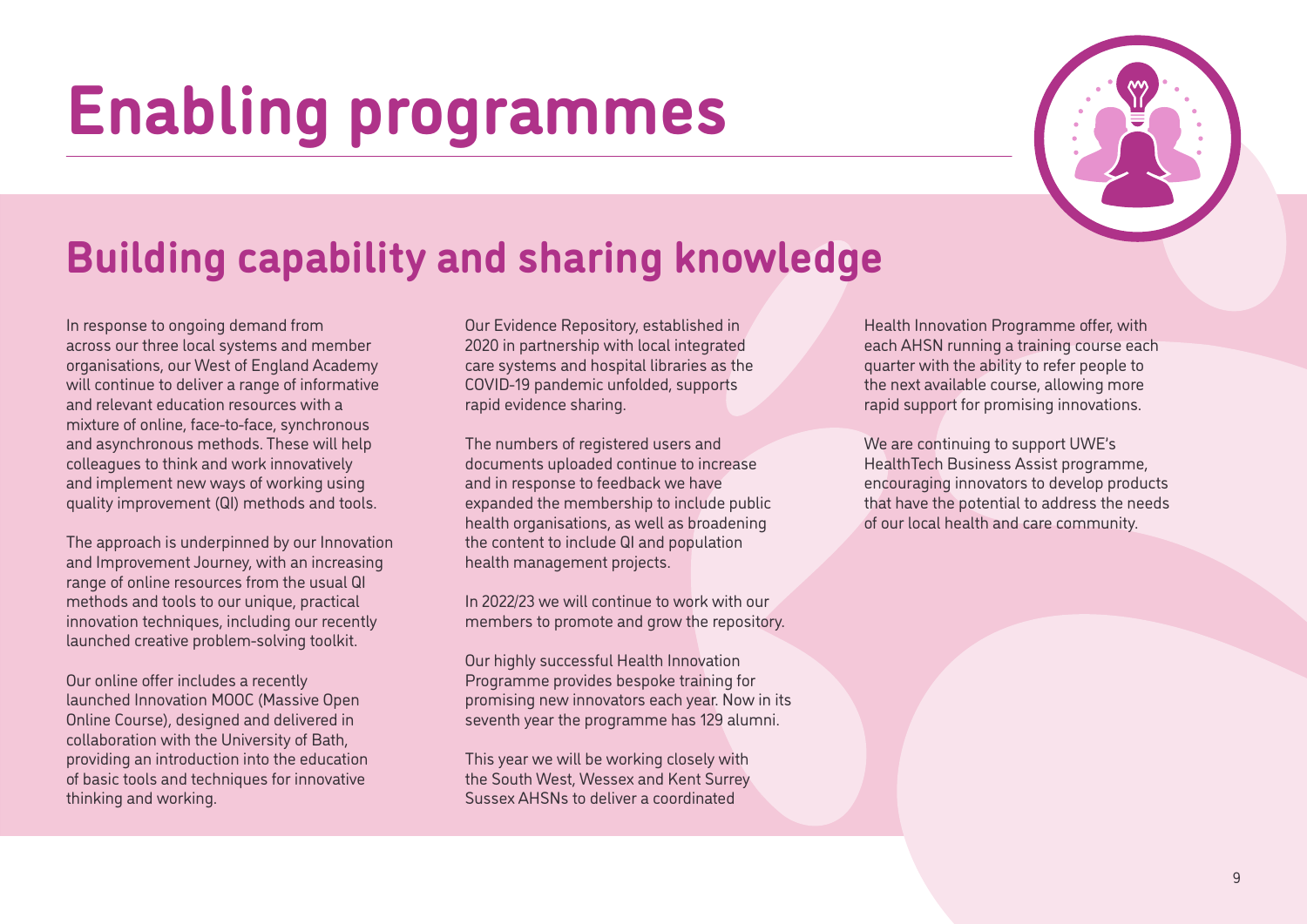### <span id="page-9-0"></span>**Engagement with our local integrated care systems**

Continuous and dynamic engagement with the frontline of health and social care delivery enables us to maintain a deep understanding of the needs and priorities of our local systems.

For 2022/23 our mechanisms for engagement with our local systems and partners will be further enhanced through a review and expansion of our established interfaces to align with the respective arrangements for research and innovation in each of our local integrated care systems.

This will include a review of our Link Director Network, which provides an interface with transformation and innovation leads and other partners.

Alongside this our cohort of Clinical Leads has been refreshed for the year ahead, with a rebalancing of skills and experience to reflect the requirements of our work programme. As before all are experienced clinicians, typically working in clinical roles from both primary and secondary care, who work with us on a sessional basis. Their blend of knowledge and experience combined with their insights from the frontline is central to the success of our operating model.

In addition to these layers of engagement, we continue to benefit from excellent relationships with our member organisations and our three local systems, with strong representation from local system leaders on our AHSN Partnership Board. This is supplemented by direct engagement by our AHSN senior leadership team with system leaders and NHS regional team colleagues.



10

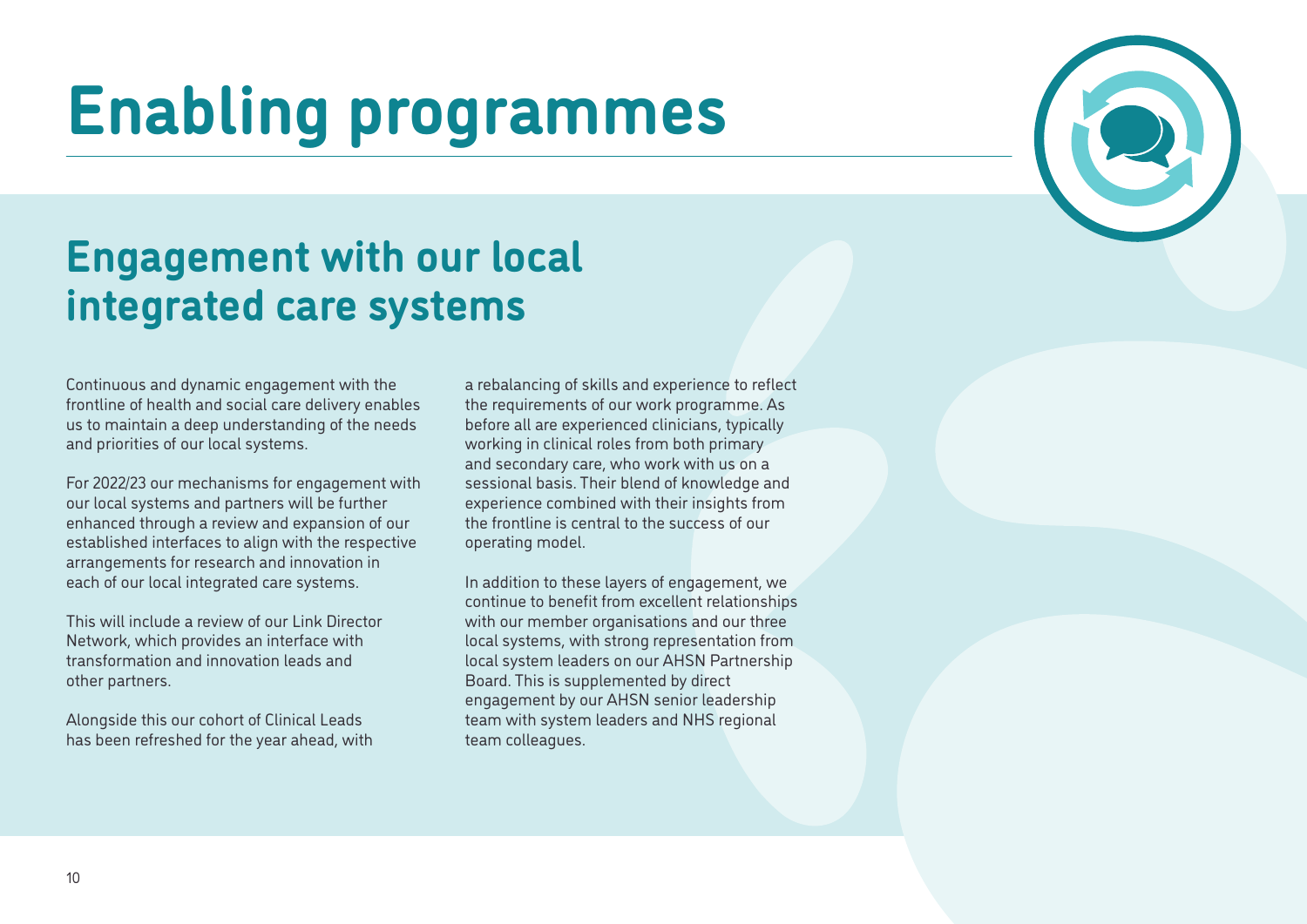

### <span id="page-10-0"></span>**Mental health**

#### **South of England Mental Health Collaborative and the Mental Health Safety Improvement Programme**

The Mental Health Safety Improvement Programme is one of the five national Patient Safety Collaborative (PSC) commissioned workstreams. The focus for 2022/23 is on reducing restrictive practice within Mental Health, Learning Disability and Autism settings.

The South of England Mental Health Collaborative (MHC) has been identified as a key vehicle for local and regional delivery of the national Mental Health, Learning Disability and Autism Safety Improvement Programme.

The MHC is an established network of mental health professionals across the South of England, which empowers both people with lived experience and healthcare staff to work together to identify and develop solutions to local problems. Consisting of membership from 16 mental health trusts across the South of England, the Collaborative is hosted by the West of England AHSN. All five PSCs across the South of England have agreed to re-join the MHC, which means membership coverage for every inpatient mental health service across the South.

Building on the success and principles of the MHC, along with membership of all five PSCs and their respective trusts, 2022/23 will see the delivery of the Mental Health Safety Improvement Programme key ambitions and deployment of Patient Safety Networks.

### **SHarED**

Supporting high impact users in emergency departments, our SHarED project has now concluded, with all teams having submitted their internal business cases for embedding this innovative approach.

Further to this, Great Western Hospitals NHS Trust have been granted short-term funding with a high likelihood of securing long-term funding for a High Impact User Team. Royal United Hospitals Bath NHS Trust have secured funding

for a further six months to support additional data collection. The remaining teams continue to work towards funding for their services.

An evaluation of the project by ARC West is due for completion in September 2022.

### **Transfer of Care Around Medicines (TCAM)**

We are working closely with Avon and Wiltshire Mental Health Partnership and Avon, Swindon and Wiltshire local pharmaceutical committees to improve discharge processes around medicines. Read more about this in the Medicines Safety section.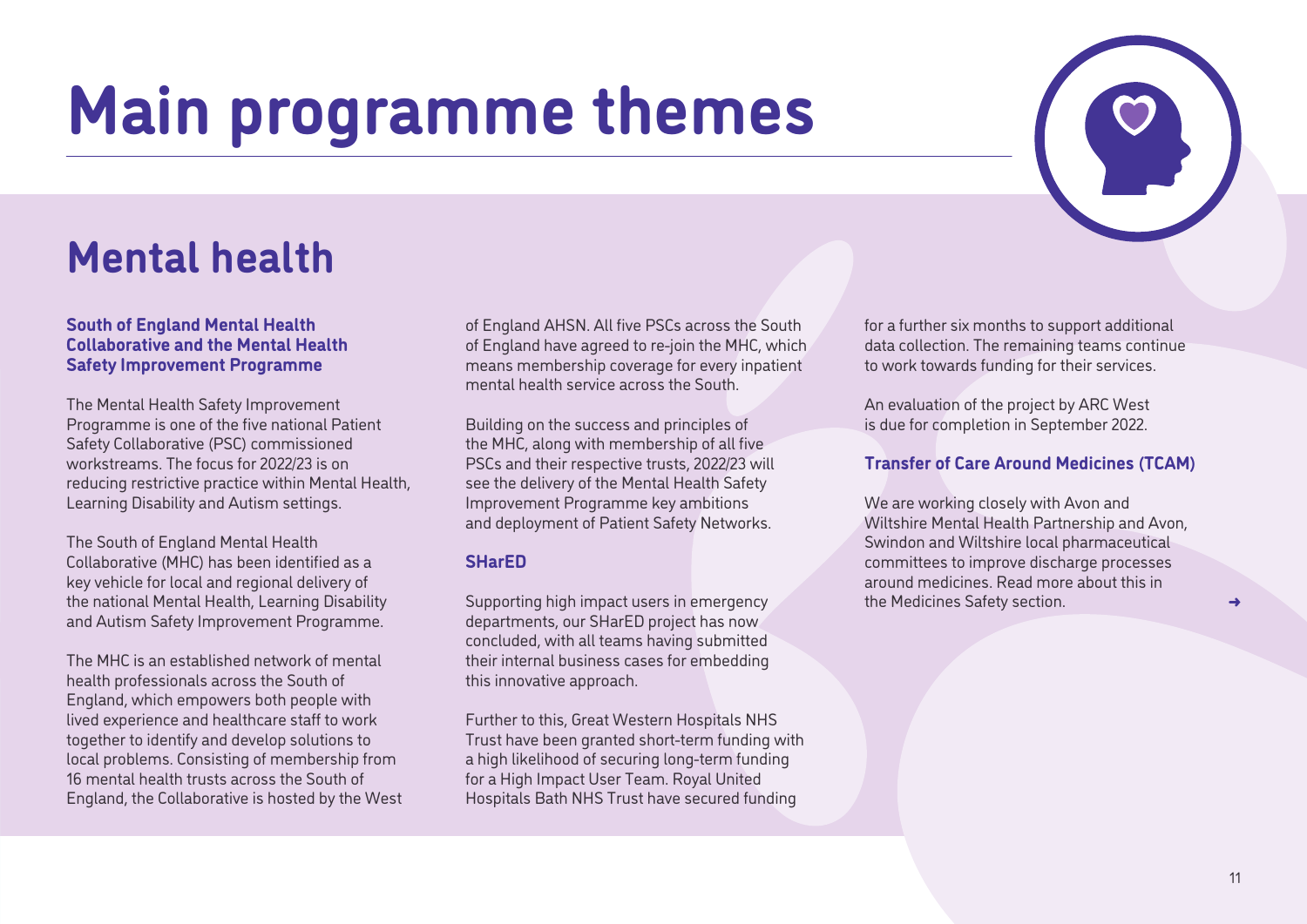

### <span id="page-11-0"></span>**Mental health**

### **Early Intervention Eating Disorders**

Early Intervention Eating Disorders is a national AHSN Network programme supporting the adoption of evidenced-based models, including FREED (First episode Rapid Early intervention for Eating Disorders). FREED consists of a service model and care package, providing highly coordinated early care for 16 to 25-year-olds with a first episode eating disorder of less than three years duration.

Our work with Avon and Wiltshire Mental Health Partnership and Gloucestershire Health and Care will continue in 2022/23, supporting them to appoint FREED clinical champions and to embed the FREED model within existing services.

#### **Focus ADHD**

Focus ADHD is an AHSN Network adoption and spread programme which aims to transform the diagnosis of attention deficit hyperactivity disorder (ADHD) across the country through the implementation of an objective test, QbTest.

Following recent discussions, a business proposal is to be submitted for implementation of QbTest in Bath and North East Somerset and North West Wiltshire. Bristol, North Somerset and South Gloucestershire have also agreed to pilot QbTest for one year and contracts are being finalised, aiming to commence testing at the end of June.

A community of practice for children and young people's ADHD services, in partnership with the South West AHSN, is now in place. This will act as a conduit for further improvement and engagement across the system.

#### **Support for people with learning disabilities**

The West of England Learning Disabilities Collaborative is changing its current format and expanding in early 2022/23 to cover the entire South West region.

The new South West Learning Disabilities Collaborative will be funded and delivered in partnership with NHS England South West. The expanded collaborative aims to share learning and best practice across the whole region and focus on the adoption and spread of tested diagnostics, products and technologies that support those with a learning disability, as well as their carers and the healthcare professionals that support them.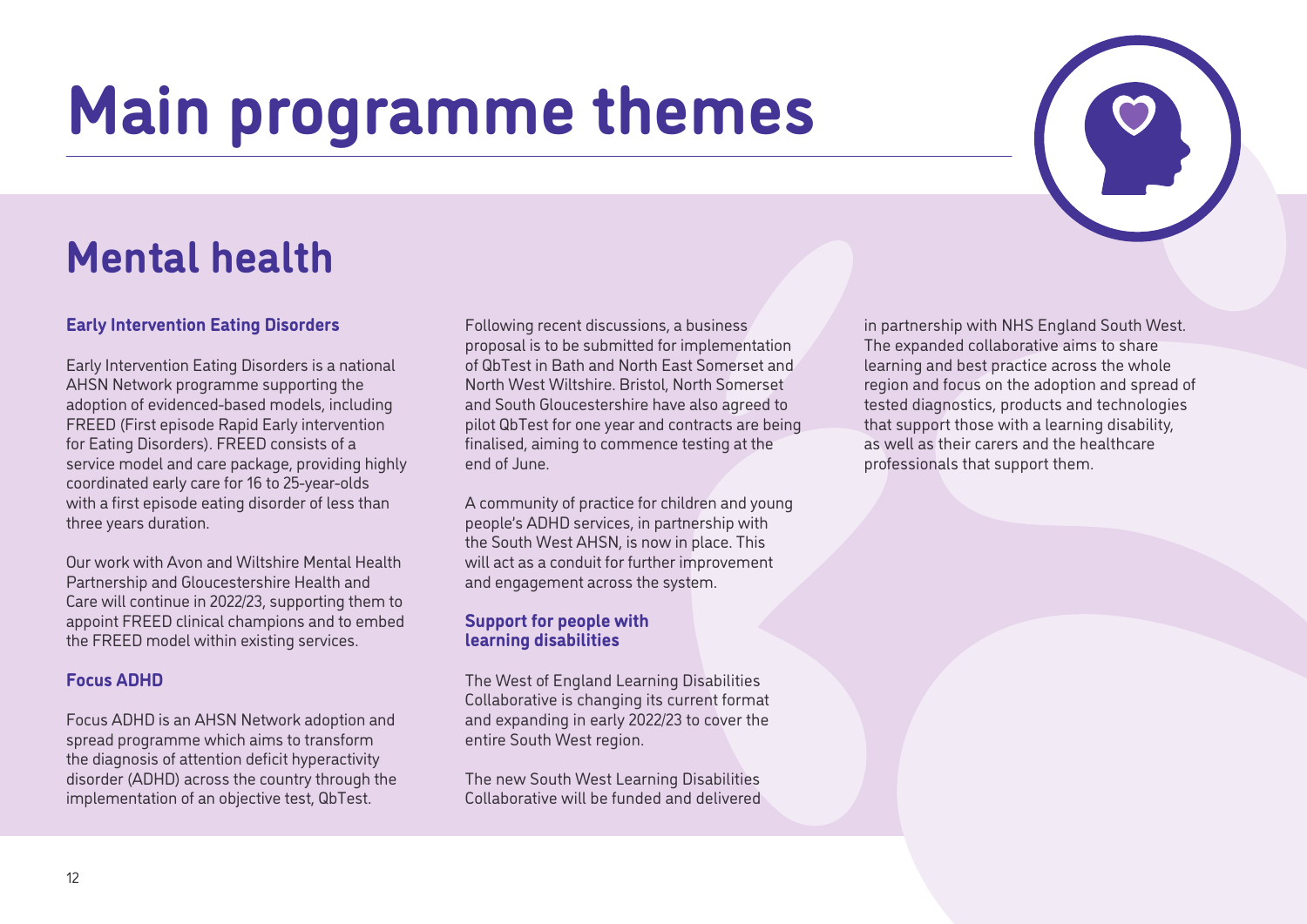

### <span id="page-12-0"></span>**Maternity and neonatal**

#### **Maternity and Neonatal Safety Improvement Programme**

Building on the success and impact of the work of our Maternity and Neonatal Health Safety Collaborative, we will continue to engage with the networks and relationships established in April 2020.

In 2022/23 our key areas of focus are improving the optimisation and stabilisation of the preterm infant, improving the early recognition and management of deterioration in women and babies, and supporting all maternity and neonatal providers to repeat culture surveys to influence local improvement plans. Our key vehicles to support this continue to be the Patient Safety Network, supported by a core leadership group.

We will continue to engage with Local Maternity and Neonatal Systems, the NHS regional team and other networks, and will also support our local systems with any improvement projects identified through their response to the Ockenden Review recommendations.

#### **PERIPrem**

PERIPrem is a perinatal care bundle to improve the outcomes for premature babies across the West and South West regions as a collaboration between the two AHSNs and the South West Neonatal Network. The bundle consists of 11 interventions that demonstrate a significant impact on brain injury and mortality rates amongst babies born prematurely.

Although all units have implemented bundle elements, there is still variation in mothers and babies receiving all the interventions for which they are eligible, with 'Place of Birth' one of the key opportunities for improvement as a system. We continue to support units to embed the gains from PERIPrem in their units, and in 2022/23 will be focussing on supporting the NHS regional team with the Place of Birth workstream.

Two papers have been submitted to journals based on the evaluation of PERIPrem and we will disseminate the learning from these reports post publication through our collaborative networks.

We have ensured that the PERIPrem care bundle interventions align to the British Association of Perinatal Medicine's best practice guidance for premature births, as well as the ambitions of the Maternity and Neonatal Safety Improvement Programme, and PERIPrem resources have received Neonatal Nurses Association (NNA) endorsement.

#### **Maternal Early Warning Score (MEWS)**

We will engage with all key stakeholders to map out the tools and mechanisms they employ to 'prevent, identify, escalate and respond' (PIER) to women and babies at risk of deterioration. Two units locally are signed up to test deterioration tools: Royal United Hospitals Bath are signed up to test MEWS for maternity early warning scores, while Great Western Hospitals are signed up to test Newborn Early Warning Trigger and Track (NEWTT2) for neonatal early warning score systems.

#### **Reducing inequalities**

[➜](#page-13-0) A requirement of the national Maternity and Neonatal Safety Improvement Programme is to support our maternity and neonatal systems to close the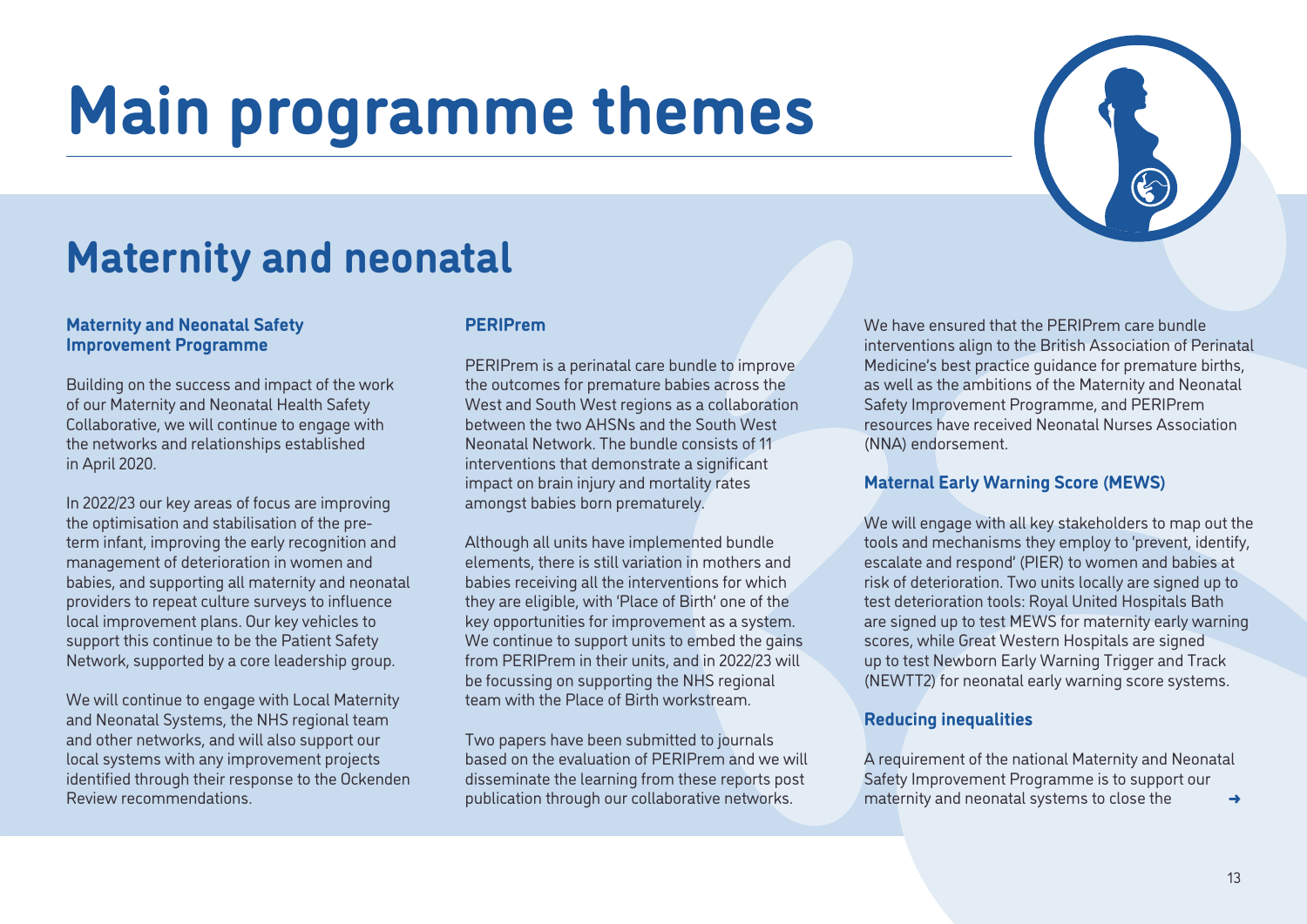

### <span id="page-13-0"></span>**Maternity and neonatal**

inequalities gap in outcomes. Recent data available through MBRRACE shows that Black women have a four times higher risk of dying in pregnancy, mixed ethnicity women have a three times higher risk, and Asian women twice the risk than that of White women.

Black Maternity Matters is a collaborative project between West of England AHSN, [Black Mothers](https://www.blackmothersmatter.org/)  [Matter,](https://www.blackmothersmatter.org/) [BCohCo](https://www.bcohco.com/diceprogram) and [Representation Matters,](https://www.repmatters.co.uk/) following the successful awarding of funding from the Health Foundation. The pilot seeks to deliver and test meaningful, actionable improvements to reduce inequity of outcomes for Black women within maternity systems, through a collaborative quality improvement (QI) approach.

Delivery of training, education and QI initiatives begins in May 2022, with the aim to complete active training by October 2022, and we'll be submitting a final evaluation report to the Health Foundation in November 2022.

We also co-host a Regional Perinatal Equity Network with South West AHSN focusing on improving outcomes and reducing health inequalities within perinatal services.

#### **Maternity Patient Held Records (PHR)**

In 2020-21 we provided support to Bath, North East Somerset, Swindon and Wiltshire ICS to progress piloting of a Maternity Patient Held Record (PHR), linked to the local integrated digital care record.

Our support for this work continued through the early part of 2021-22 and the pilot PHR is now live and in use across several locations in Bath and North East Somerset.

Learning from this pilot has been shared with our other member systems to support the wider vision and ambitions for maternity digital care services in line with the Long Term Plan ambition for all women to be able to access their maternity notes and information through their smart phones or other devices by 2023-24.

In 2022/23 we will support facilitation of a digital midwives informal peer-to-peer network across the South West region. This will connect into the CXIO/ Digital Leaders network, providing an ideal mechanism to share current and future learning at scale.

#### **Cerebral palsy register**

The national [PReCePT](https://www.weahsn.net/our-work/transforming-services-and-systems/precept/) Programme accelerated the uptake of magnesium sulphate (MgSO4) across England, and it is now administered consistently to over 85% of all eligible women in preterm labour under 30 weeks' gestation.

The clinical evidence suggests that one case of cerebral palsy is avoided for every 37 women administered MgSO4. However, we currently have no central repository of cerebral palsy incidents in the community to evidence this.

The West of England AHSN is therefore collaborating on a project proposal with NIHR ARC West to identify whether increased MgSO4 administration has influenced cerebral palsy diagnoses and severity in the community.

The intention is to link routinely collected data from GP records and neonatal electronic patient records to develop a potential cerebral palsy register. Analysis will also consider whether Covid-19 has impacted the administration rates of MgSO4, possibly resulting in increased cerebral palsy in the community.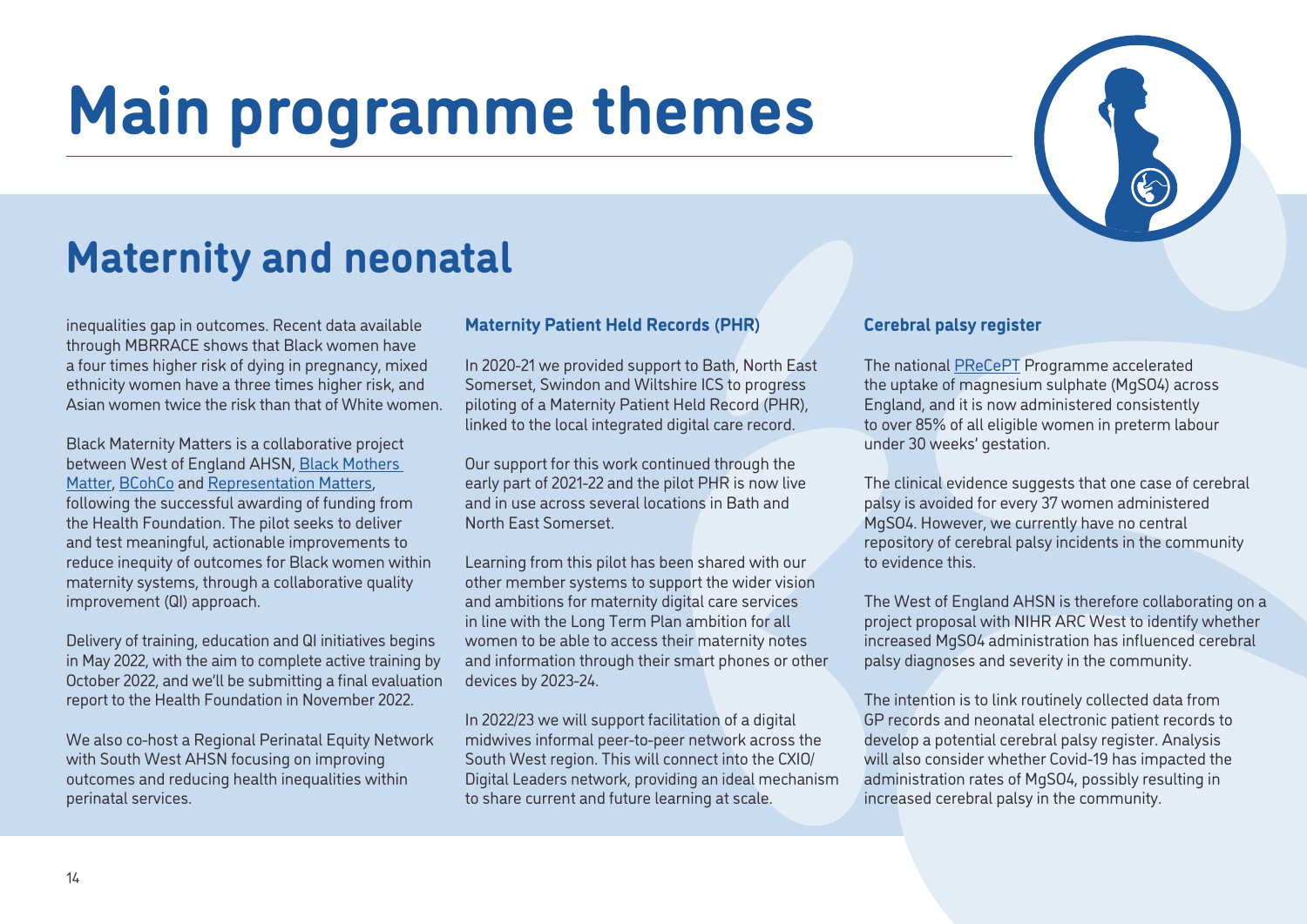## <span id="page-14-0"></span>**Medicines safety**

#### **Medicines Safety and the Medicine Safety Improvement Programme**

The West of England AHSN has an established and high-performing Medicines Optimisation and Safety Team and is well networked with key stakeholders in the region. Our Medicine Optimisation and Safety programme of work reports to a multi-stakeholder, cross-sector, regional Medicines Safety Steering Group.

The team are also members of medicines optimisation and safety groups within our three integrated care systems.

The team ensures a coordinated approach with other AHSN/Patient Safety programmes of work. These include medication optimisation and safety, such as cardiovascular disease, long-term conditions, the Rapid Uptake Products programme, managing deterioration, as well as digital programmes, such as improving remote monitoring in care homes.

In 2022/23 the Medicines Safety and the Medicine Safety Improvement Programme will focus on creating a systemwide approach to improving

chronic pain management by reducing harm from opioids. In 2021/22 a national 'real world' study was conducted, leading to the development of a framework to support the development of a systemwide approach to reducing harm from opioid prescribing in people with non-cancer pain.

The West of England region benefits from the expertise and knowledge of national clinical leads with a special interest in pain management. Each integrated care system (ICS) has had different priorities in this area in recent years, with one ICS yet to establish a systemwide approach. With several incentives and policies supporting the programme's ambitions, a collaborative approach using national data sets will identify priority areas for using tested interventions. Opportunities and forums will be developed for ICS leads to share learning.

#### **National AHSN Polypharmacy Programme: getting the balance right**

Medicines save and improve the lives of millions of people. However, as more and more people live longer with multiple long-term conditions,

the number of medicines they take increases. The National AHSN Polypharmacy Programme aims to support local systems and primary care to identify patients at potential risk of harm from taking multiple medicines and support better conversations about medicines by promoting shared decision making. This is focused around three key pillars:

Pillar 1: Population health management - using data (NHS BSA Polypharmacy Comparators) to understand primary care network risks and identify patients for prioritisation for a structured medication review.

Pillar 2: Education and training - running local Polypharmacy action learning sets to upskill the primary care workforce to be more confident about stopping unnecessary medicines. The action learning set model was originally developed and piloted by Wessex AHSN and supported by Health Education England.

Pillar 3: Public behaviour change - The testing and evaluation of public-facing campaigns to change public perceptions of prescribing and encouraging patients to open up about medicines.

[➜](#page-15-0)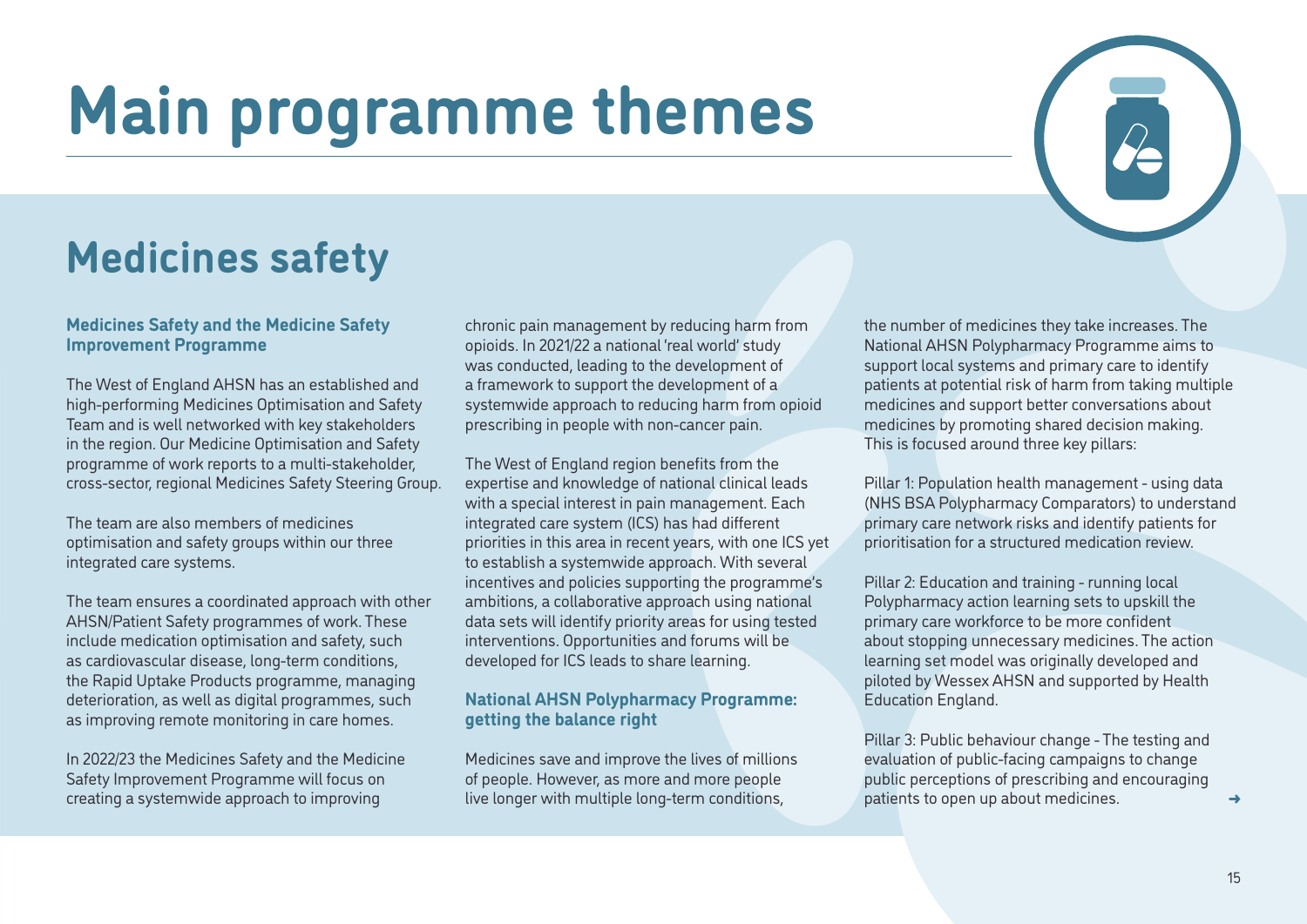

## <span id="page-15-0"></span>**Medicines safety**

The sustainability of the work in our region will be supported through the development of a cross-system community of practice/learning health system and colleagues will be identified and sponsored to be polypharmacy trainers.

#### **Transfer of Care Around Medicines (TCAM)**

In the past year we continued to support the TCAM programme. This identifies patients discharged from hospital who may need help with their medicines, referring them to their community pharmacy for advice and support. The national programme led to a newly commissioned service commencing in February 2021, the Discharge Medicines Service.

We have supported all five acute trusts in the West to implement the infrastructure to deliver this service. Avon and Wiltshire Mental Health Partnership has also been supported to implement the infrastructure for referrals to community pharmacies for post discharge medicines advice and support.

The Discharge Medicines Service has created a focus on improving discharge processes and optimising the systems to maximise efficiencies. With a light touch approach, we will contribute to discussions and provide data to support these where appropriate. The Medicines Safety Steering Group may provide a forum for collaboration between the ICS regions.

#### **Medicines Compliance Aids**

Medicines Compliance Aids (MCAs) are commonly viewed as the 'go to' reasonable adjustment for patients who require support with managing and/or adhering to their medication regime. Patients have been historically provided with medicine compliance aids, known as 'dosette boxes', without determining if this is the most appropriate reasonable adjustment.

Two workstreams were identified by a working group to address the outlined challenges: development of a standardised assessment

tool in line with the Equalities Act (2010), and an educational programme to support a cultural safety change around appropriate compliance aid use.

A package of educational materials has commissioned for completion in quarter one of 2022/23 with the West of England AHSN membership. The AHSN Network is supporting dissemination of these materials, which include videos for healthcare professionals and patients and the public.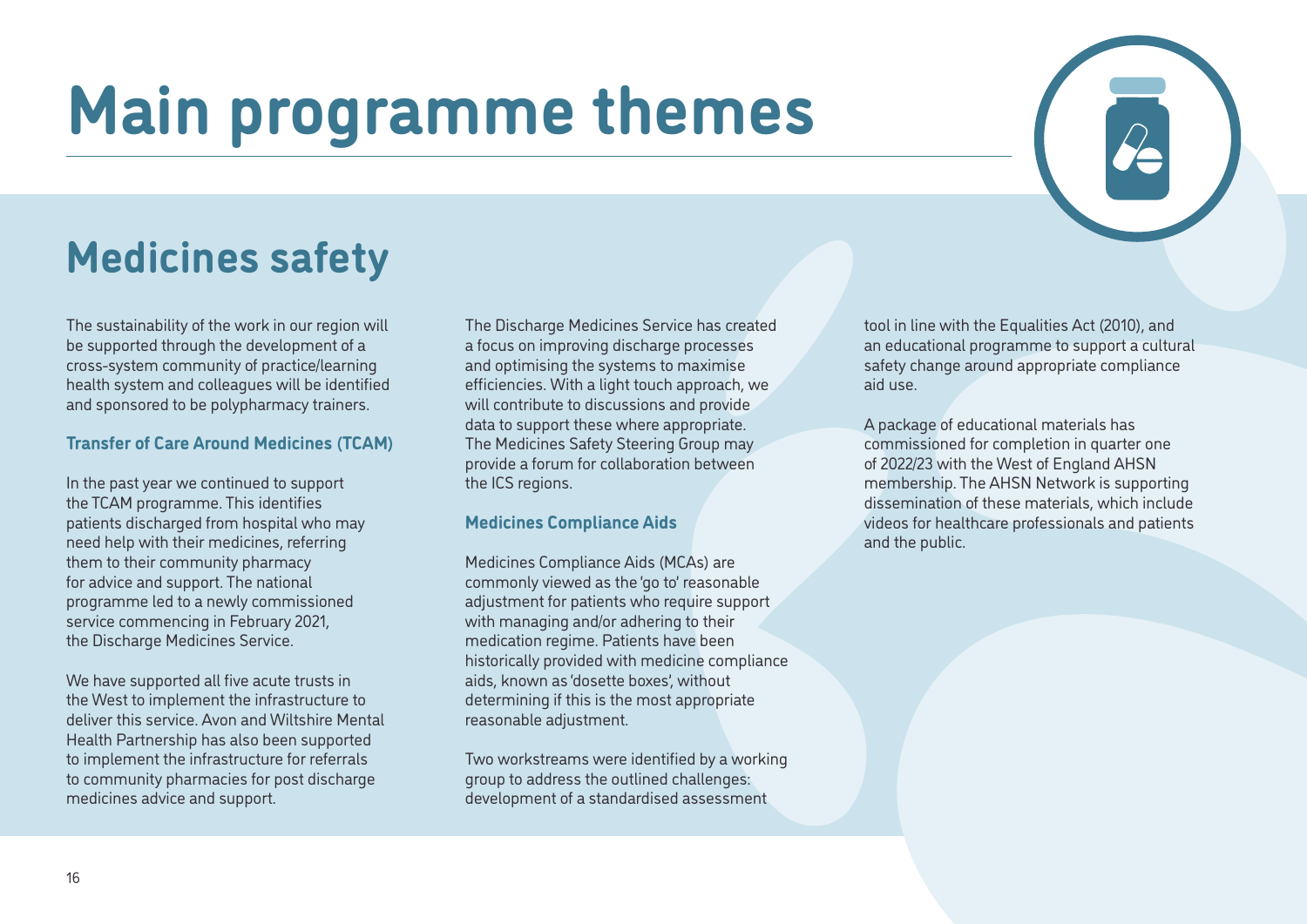

### <span id="page-16-0"></span>**Long-term conditions**

#### **Cardiovascular disease (lipid management and blood pressure optimisation)**

The NHS Long Term Plan highlights reducing the incidence of cardiovascular disease as the single biggest area where the NHS can save lives over the next 10 years.

Our work in this area aims to improve patient care and outcomes by effectively treating patients with high cholesterol using the NICE-approved clinical pathway and optimising the use of all medicines included in the pathway. This includes the introduction of a novel therapy, Inclisiran, which can be initiated in primary care.

We are also piloting a process of child-parent screening to enable early identification and access to genetic testing for those with familial hypercholesterolaemia, allowing for early treatment and cascade testing of the wider family.

Blood Pressure Optimisation is an AHSN Network adoption and spread programme, based on the UCL Partners Proactive Framework Programme. Working with each of our three integrated care systems (ICSs), primary care networks (PCNs) will be asked to adopt, test and implement the Blood Pressure Optimisation Proactive Care Framework with the aim of improving hypertension case finding and addressing the existing treatment gap of known hypertensive patients.

Recognising the overlap with lipid management, the offer to combine projects will be available for PCNs or individual practices to adopt. The intention is to enhance effectiveness of the risk stratification approach by combining elements of both systems, which if successful could lead to scaled adoption of this method.

#### **Proactive Care Frameworks**

The Proactive Care Frameworks support primary care practice teams to risk stratify patients with long term health conditions and use their workforce to optimise care and promote self-management. The frameworks address long term conditions such as asthma, COPD and diabetes and can contribute to post-COVID recovery plans. We will be using this risk stratification approach with our other programmes, such as Blood Pressure Optimisation.

Following on from the collaboration with Bath and North East Somerset, Swindon and Wiltshire CCG's Diabetes Team to implement the diabetes framework across primary care, we continue to support this initiative with a community of practice, motivational coaching and clinical expertise.

#### **Asthma biologics**

Asthma biologic therapy drugs improve symptoms and reduce asthma attacks in people with severe asthma by helping to stop the body processes that cause lung inflammation. The aim of this innovation is to improve identification of patients who might benefit from this therapy to improve outcomes by providing a better treatment option for patients with severe asthma.

We have collaboratively developed a quality improvement project with South West AHSN and the South West Severe Asthma Network to streamline the patient pathway from primary care to specialist asthma centres, increasing multidisciplinary teams and reducing time to treatment.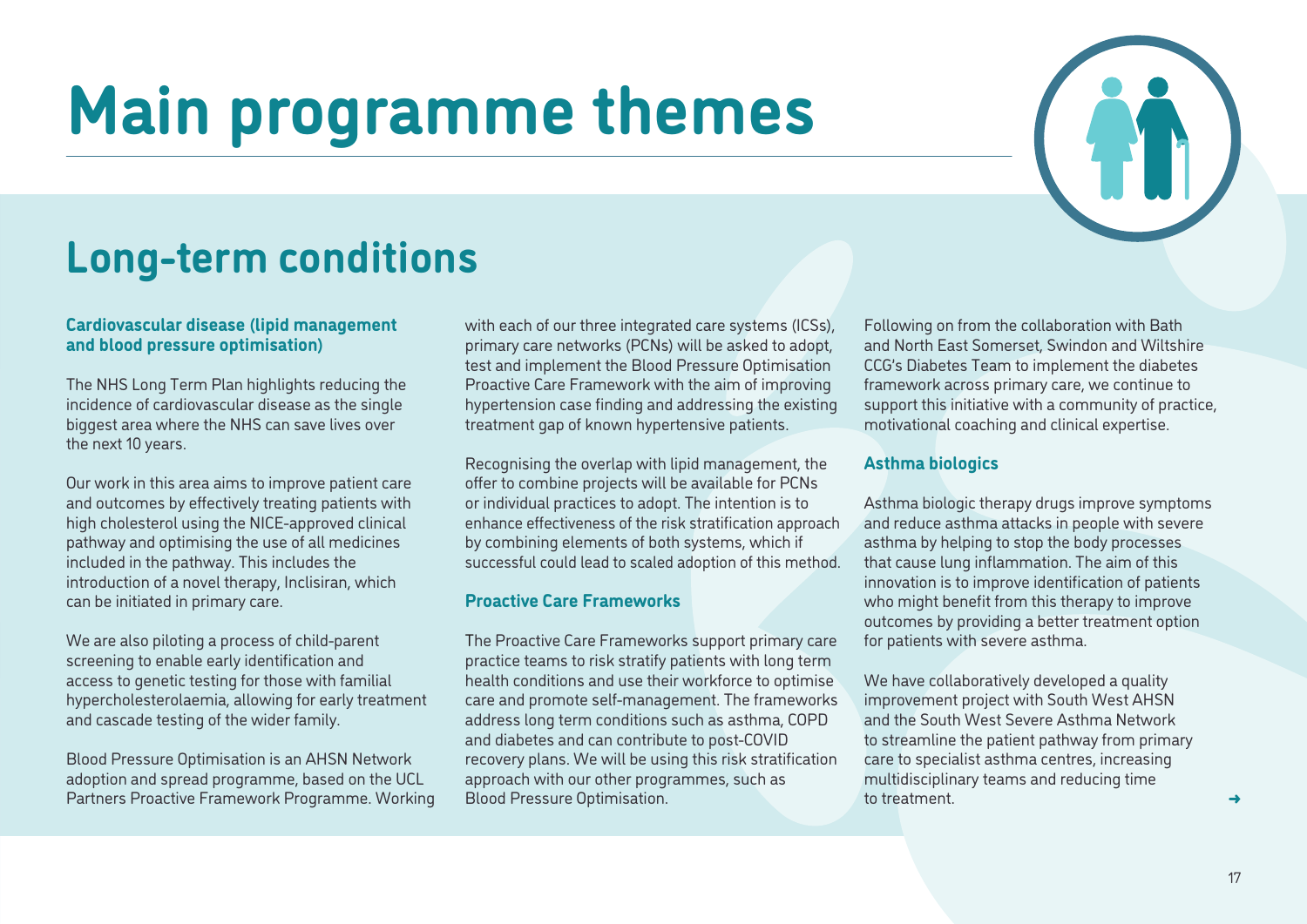

### <span id="page-17-0"></span>**Long-term conditions**

#### **Fractional exhaled nitric oxide (FeNO)**

Respiratory disease is identified as a clinical priority in the NHS Long Term Plan. The aim of the FeNO Rapid Uptake Programme is to manage respiratory disease by measuring fractional exhaled nitric oxide (FeNO) to aid the diagnosis of asthma and to:

- **•** improve patient care and outcomes by more effectively diagnosing patients with suspected asthma
- **•** increase widespread patient and clinician access to FeNO testing across primary care.

To date, we have supported 56 GP practices to offer access to this service.

The focus for 2022/23 will be embedding the use of FeNO testing in local services, continuing to support new uptake, and understanding the impact of this change.

We will continue to work with primary care practices across our region to support the implementation and ongoing sustainability

of FeNO testing. Projects awarded Pathway Transformation Funding in Gloucestershire, Bath and North East Somerset, Swindon and Wiltshire will be evaluated.

#### **myCOPD digital health champions**

Following a successful application to the NHSX Digital Health Partnership award, we are project managing a Healthier Together pilot to embed the myCOPD app into respiratory services using digital health champions. The champions will not only enrol patients onto the app, but will also use motivational interviewing techniques to support behaviour change and encourage self-management of COPD through the app.

Match-funding from the CCG has been secured and the project will continue to September 2022. The model is now being spread across Bristol, North Somerset and South Gloucestershire with continual review and refinement of the pathway, taking learning from a rapid qualitative evaluation being completed by the University of Bath.

#### **Children and young people's asthma pathway**

A new national care bundle released by NHS England has clearly laid out the deliverables for the children and young people's asthma pathway. In response, we have completed a review of the pathway on behalf of Gloucestershire CCG. A two-year transformation plan has been developed which is to be delivered by the CCG.

#### **COPD Discharge and Asthma Discharge Bundles**

In 2021/22 the national Patient Safety Collaborative adoption and spread programme had two commissioned areas: the COPD discharge care bundle and asthma discharge bundle. Both programmes concluded in March 2022 with all acute trusts having been engaged in the programmes and seeing positive improvements against bundle delivery.

For 2022/23 we are developing a local programme building on the COPD project to improve outcomes and mortality rates for patients treated with non-invasive ventilation.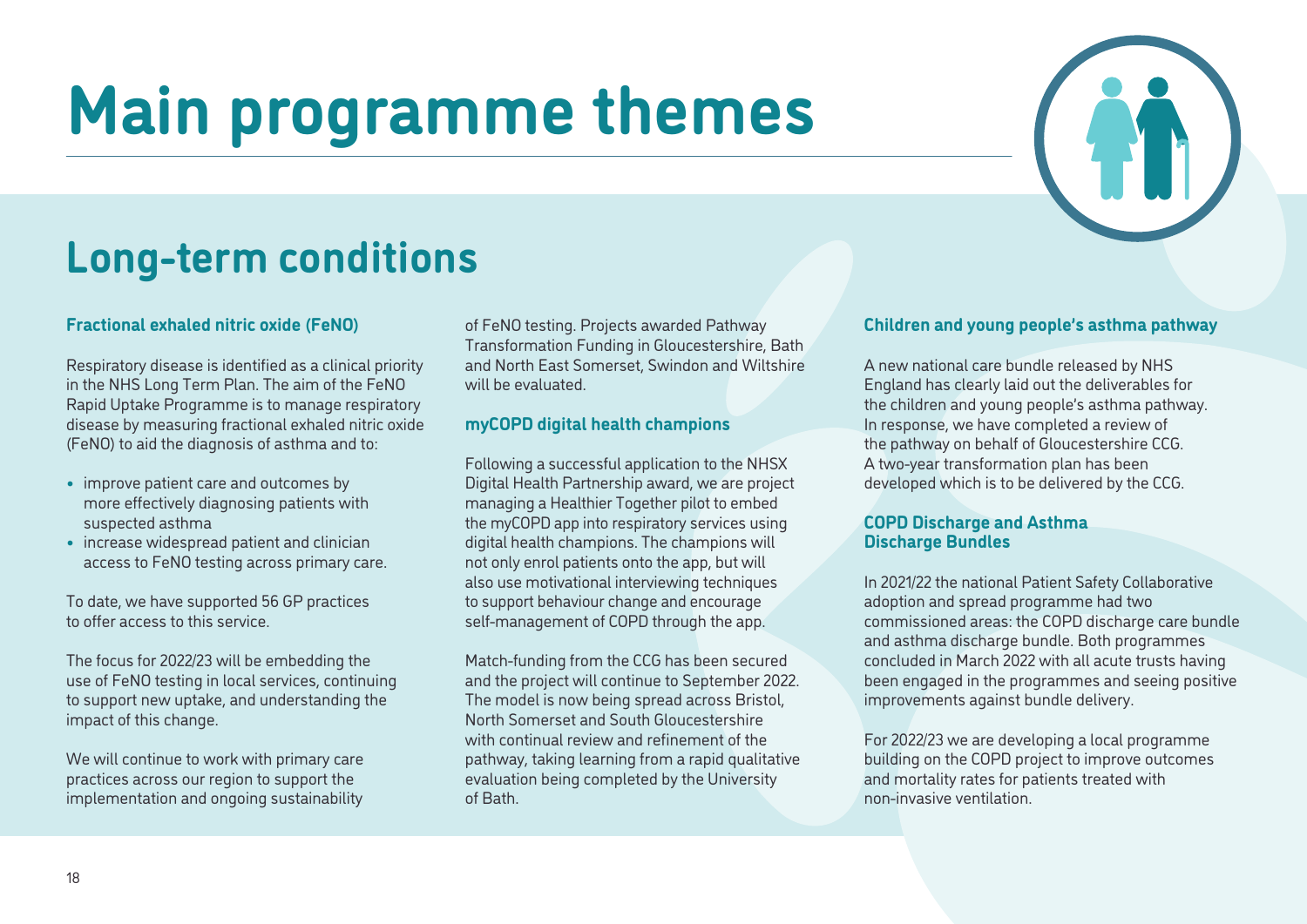

### <span id="page-18-0"></span>**Deterioration**

Historically our managing deterioration programme has included several successful system wide projects:

- **•** NEWS2 (National Early Warning Score)
- **•** Improving outcomes for people at risk of sepsis
- **•** The Emergency Department Safety Checklist
- **•** System-wide implementing of ReSPECT (Recommended Summary Plan for Emergency Care and Treatment)
- **•** West of England Learning Disabilities Collaborative
- **•** RESTORE2 and RESTORE2Mini training for care homes, including separate training for those caring for a person with a learning disability
- **•** Scoping of dementia case finding tools, as part of our Enhancing Health in Care Homes work for the national Patient Safety commission in 2021/22.

Building on these successful system-wide projects, in 2022/23 we will continue our focus on supporting care homes, within their wider health and care system, to identify residents at risk of deterioration and ensure the right care takes place at the right time.

By the end of 2021/22, 71% of nursing homes and 47% of residential homes had been trained in RESTORE2, and in 2022/23 we will continue to offer a range of virtual training to support systemwide implementation and sustainability. RESTORE2 helps staff recognise soft signs of deterioration, take observations, and provide a structured communication method.

### **ReSPECT**

All three systems in the West of England have completed their implementation of ReSPECT (Recommended Summary Plan for Emergency Care and Treatment). An evaluation into ReSPECT in care homes has been completed and submitted for publication. A final learning, sharing and celebration event is planned for late 2022/23.

### **Support testing of the national Paediatric Early Warning System (nPEWS)**

We have supported Gloucestershire Hospitals to test the nPEWS as part of national testing

and will continue to support this until the transition to the next phase by the end of quarter two 2022/23.

This will include ensuring patients are identified and escalated appropriately using the suggested measurement outcomes. Royal United Hospitals Bath are considering taking part in the implementation testing phase and we will support them if they also choose to roll out in quarter one.

### **Remote monitoring and virtual wards**

We have been supporting the rapid spread and adoption of the Covid-19 Oximetry@home and virtual wards remote monitoring models to improve safety and outcomes for patients at risk of silent hypoxia. This included supporting six of the seven ICSs in the South West region to secure funding to support licensing and implementation of digital Oximetry@home platforms.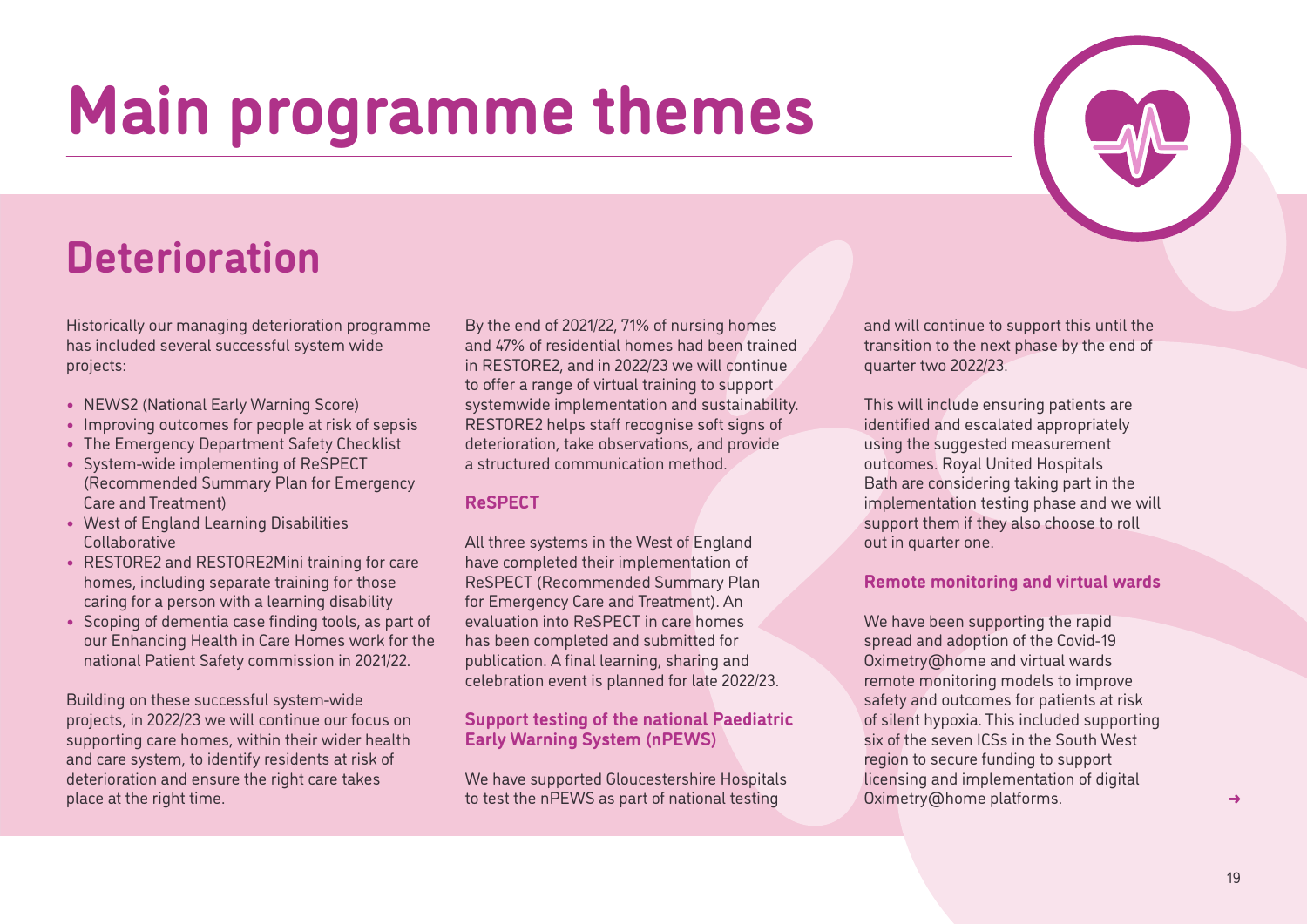### <span id="page-19-0"></span>**Deterioration**

In 2022/23 we are examining how we can provide a commissioned package of hands-on implementation and evaluation support to help our members move their virtual ward projects forwards in line with planning guidance objectives and national funding streams.

### **Frailty**

In December 2021, we started a project with a local primary care network consisting of five practices to identify housebound patients who are at risk of becoming severely frail and who will then benefit from personcentred conversations with clinicians.

The project involves developing the care pathway; training in health coaching for care coordinators and others to prepare both patients and GPs/nurses for personcentred conversations; and training in person-centred conversations for the GPs and nurses.

The project is part of a wider Ageing Well programme within Bristol, North Somerset and South Gloucestershire (BNSSG) and will be evaluated as part of this.

Depending on the outcomes of the evaluation, the aim is to adopt and spread the model across BNSSG.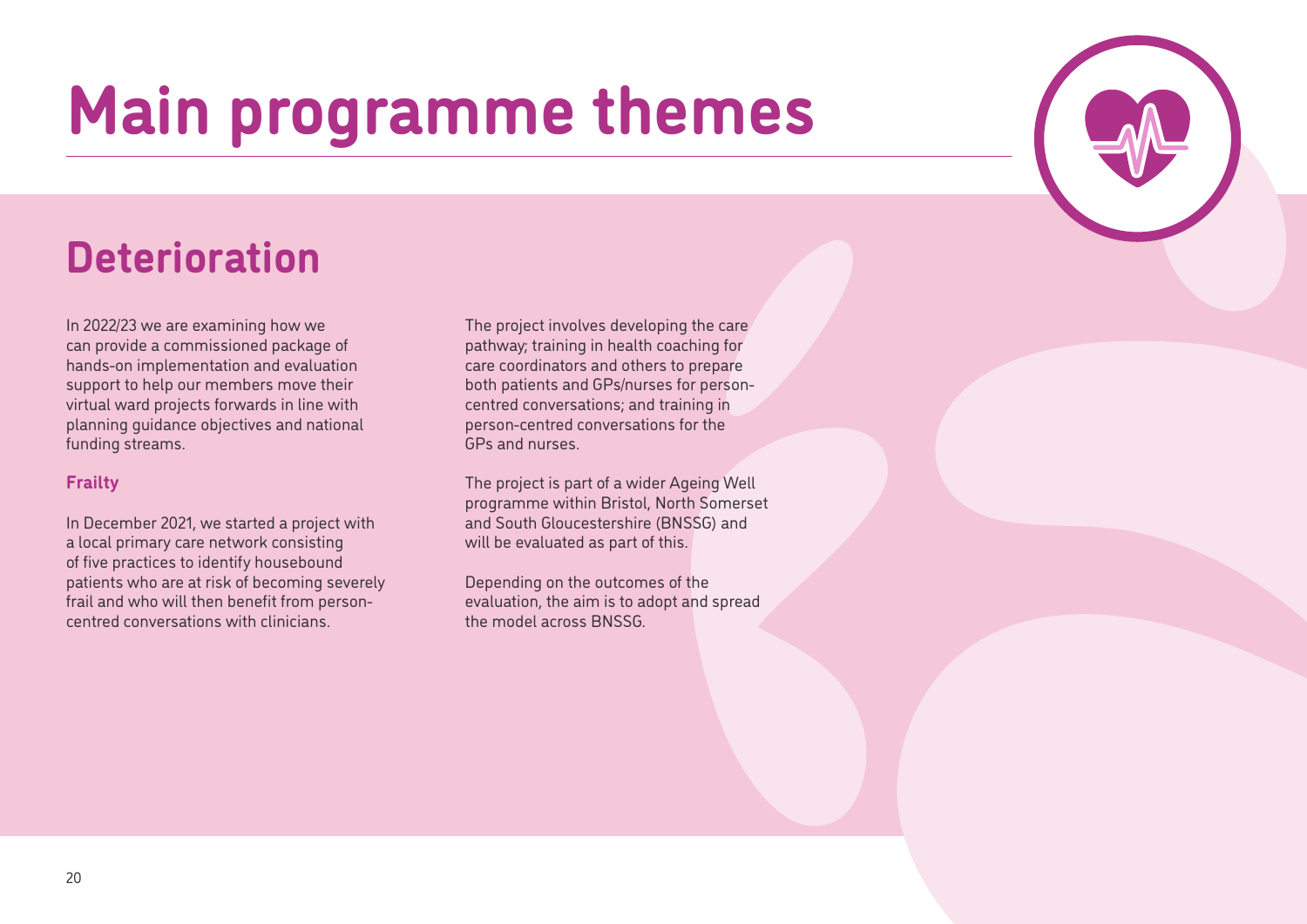

### <span id="page-20-0"></span>**People**

### **Domiciliary Care Workforce Challenge**

Home care (or domiciliary care) is a vital component of social care delivery in England and is an essential part of enabling people to maintain their independence as close to home as possible. It is estimated that more than 350,000 older people and more than 76,000 younger people access publicly funded home care, with others paying for their own home care.

At the same time, the home care sector is under significant pressure from a combination of high and increasing demand and a fragile provider market, and all these issues have been further exacerbated by the impact of the pandemic.

The Domiciliary Care Workforce programme, run in partnership with South West AHSN and Health Education England, is using innovation to ease the pressure on domiciliary care workers and providers. Domiciliary care is provided at a local level through a range of contracts delivered by multiple providers, with the pressure on workers impacting on their work, wellbeing and development and contributing to high turnover rates.

We have selected a planning and optimisation service from Finnish company Procomp to be trialled in Bristol and Cornwall between March 2022 and May 2023. The service aims to increase the capacity of the workforce and improve the working lives of care workers by using artificial intelligence (AI) logistics technology to improve the planning of care workers' schedules.

#### **Capturing workforce benefits across our work programme**

Workforce benefits can arise across a diverse range of projects, not only those with an explicit workforce objective. Following on from the work led by the workforce group of the AHSN Network, we will review all of our local innovation programmes to identify direct and indirect workforce benefits and capture and measure these as part of project delivery. This will ensure that these benefits can inform future decisions about the deployment of successful innovations.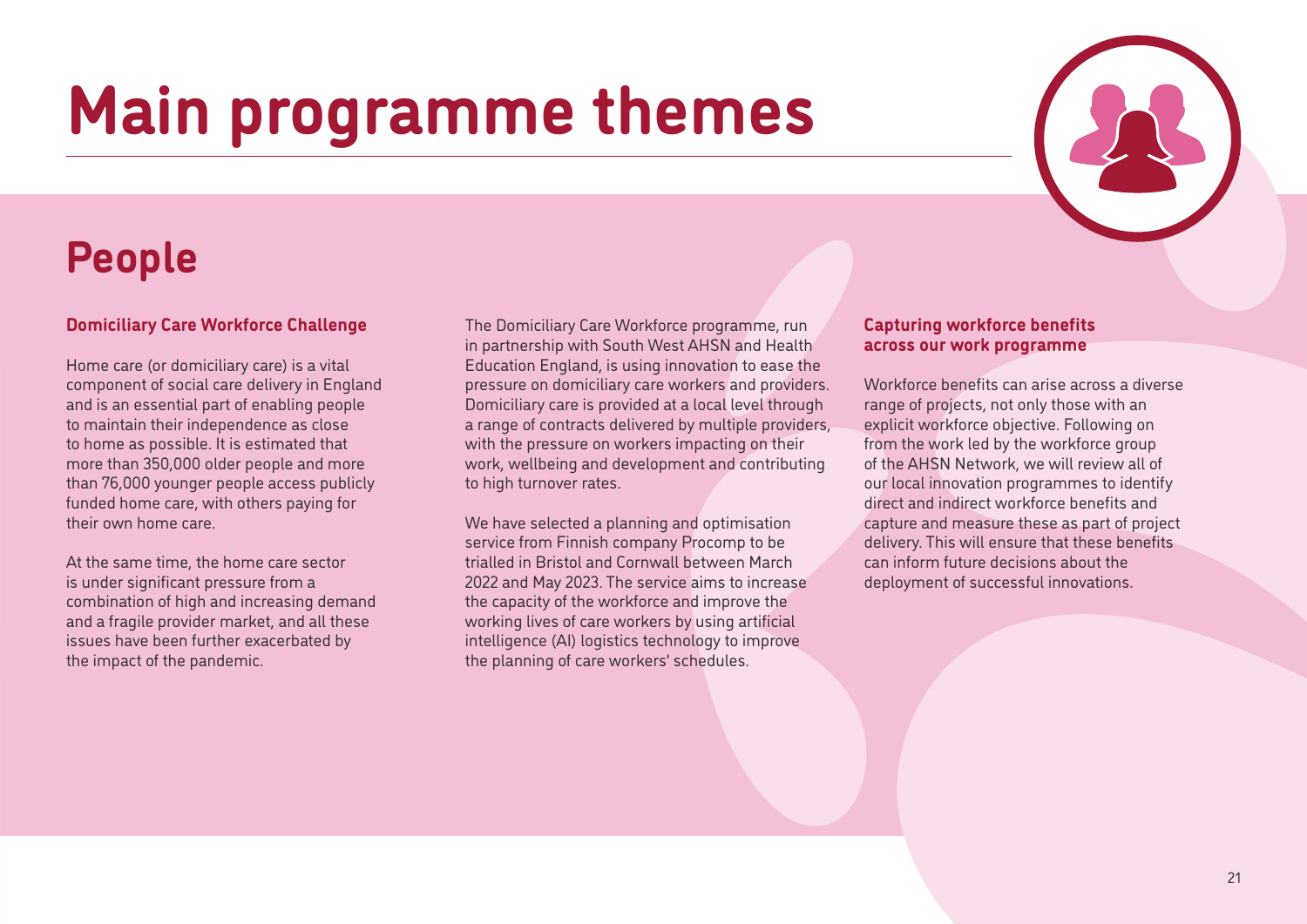<span id="page-21-0"></span>

#### **National Wound Care Strategy Programme**

Hosted by the AHSN Network, the outcome-led National Wound Care Strategy Programme was commissioned by the nursing directorate of NHSE&I in 2018.

Adoption as a national programme by all 15 AHSNs in 2022-23 will enable systematic implementation of this strategy, building on work delivered through separate funding sources.

The programme aims to improve current pathways of care for lower limb wounds and implement point-of-care, NHS compliant, digital technology in the form of wound management digital systems within community services.

Key benefits of the programme include:

- **•** Significant reduction in community workforce time on wound care through better healing and reduced recurrence rates
- **•** Supporting elective recovery through reduction in acute admissions and increased community capacity for faster discharges
- **•** Supporting health inequalities agendas.

#### **PreciSSIon**

Preventing Surgical Site Infection (PreciSSIon) is a quality improvement (QI) project focussed on reducing surgical site infections (SSIs) in elective colorectal surgery. In March 2021 we achieved our aim to reduce SSIs by 50% and we closed the project following our last event in November 2021.

The proposal to adopt and spread a PreciSSIon bundle of care for caesarean section surgery was approved in March and we are planning an initial event to engage our key system stakeholders.

Gloucestershire Hospitals rolled out a similar project in December 2021, so we have been working with them to understand whether the implementation of the bundle has been successful.

We have also been working with Cemplicity around collecting patient-reported SSIs electronically to enable us to test the system against manual data collection for our baseline metrics in at least one of the acute trusts.

#### **MedTech Funding Mandate**

The MedTech Funding Mandate policy launched in 2021 and builds on the priorities of the Accelerated Access Collaborative (AAC) innovation programmes.

The policy aims to direct the NHS on which innovations are effective and likely to give savings on investment, and ensure the NHS has a sustainable approach to overcoming the financial barriers to adopting medical devices, diagnostics and digital products.

All NICE medical technologies guidance and NICE diagnostics guidance published by 30 June 2020 were reviewed by NHS England and the AAC to identify devices, diagnostics or digital products that are effective, demonstrate a net cost saving in the first three years, are affordable to the NHS, and deliver material savings of over £1 million over five years for the population of England.

For 2022/23 the policy categorised additional and existing products under four themes. These are Enhanced Diagnostics (Placental Growth Factor

[➜](#page-22-0)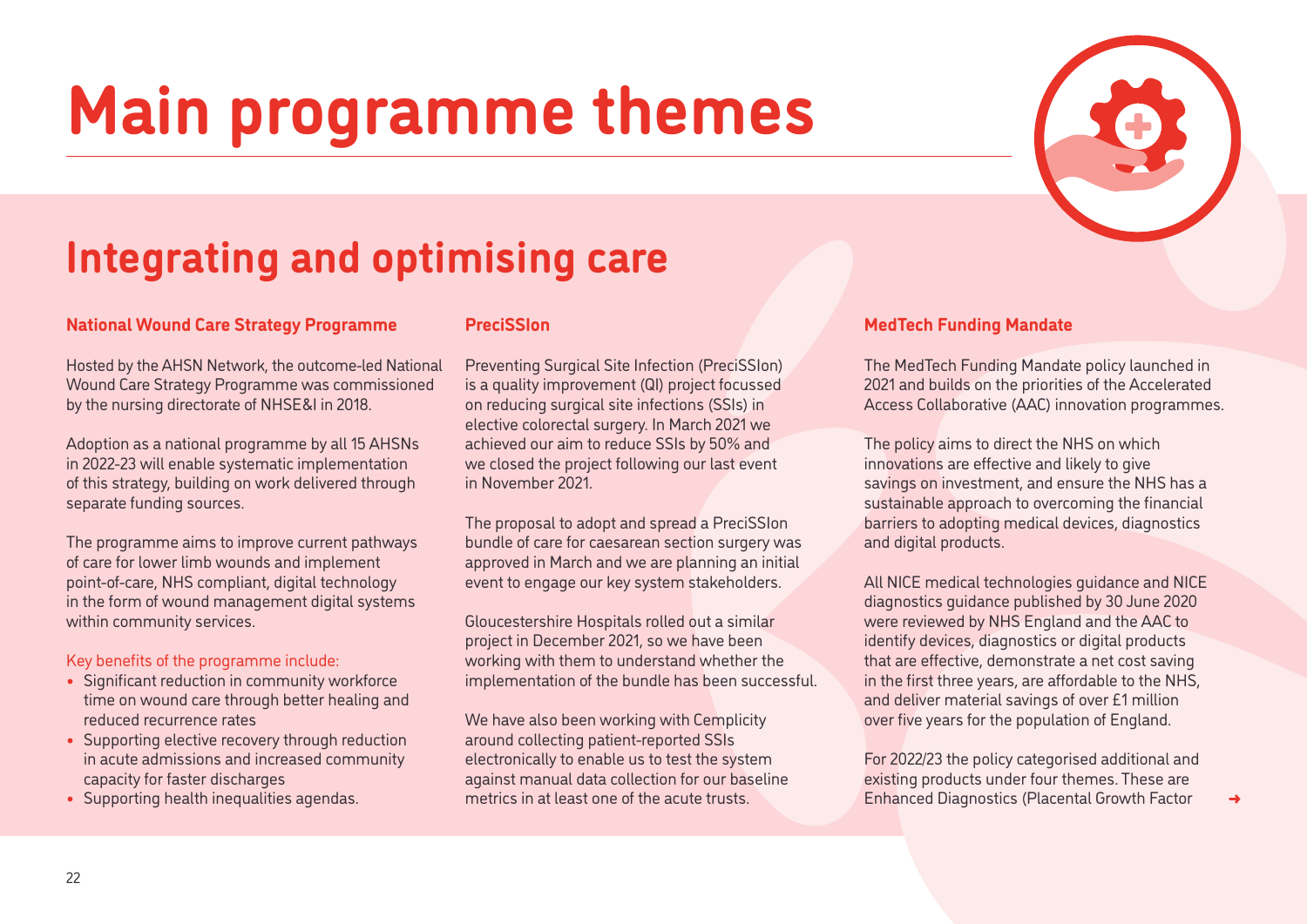

### <span id="page-22-0"></span>**Integrating and optimising care**

Testing\* and HeartFlow\* ); Surgical Innovation (Urolift, Rezum, Green Light, Plasma System and Sinus XprESS); Patient Experience (Thopaz+ Chest Drain and SecurAcath\* ); and Specialised Treatments (Spectra Optia and gammaCore\* ).

We are currently working with all stakeholders (commissioners, procurement, finance and clinicians) to baseline and assess the opportunity across the region and plan to support those areas who wish to adopt and implement these products.

*\* indicates 20-2021 products*

#### **Exploring the potential of innovation in primary care**

We plan to work with colleagues in our primary care networks and integrated care systems to hold discovery events in mid-2022/23 to explore unmet needs and where innovation might play a role.

Next steps will be determined by the outputs of these events but could involve issuing a call to industry for solutions and opportunities for real world validation.

### **The ARC/AHSN Partnership**

Over the last nine years, the West of England AHSN and the NIHR ARC West (and its predecessor NIHR CLAHRC West) have actively collaborated on a range of projects, including a number that were subsequently progressed for successful national adoption and spread.

This close collaboration continues and includes a specific project to evaluate the use of remote consultations during and post Covid-19 looking specifically at the impact on vulnerable groups. This work has now completed and will be published this year.

In addition, as part of the National Insights Prioritisation Programme together with NIHR ARC West, we secured £275,000 to evaluate the use of Advanced Practitioner roles in primary care. This topic was developed in conjunction with colleagues from each of our three integrated care systems and reflects a shared interest in primary care workforce as a priority theme. The quantitative and qualitative evaluation work is ongoing and is due to complete in March 2023.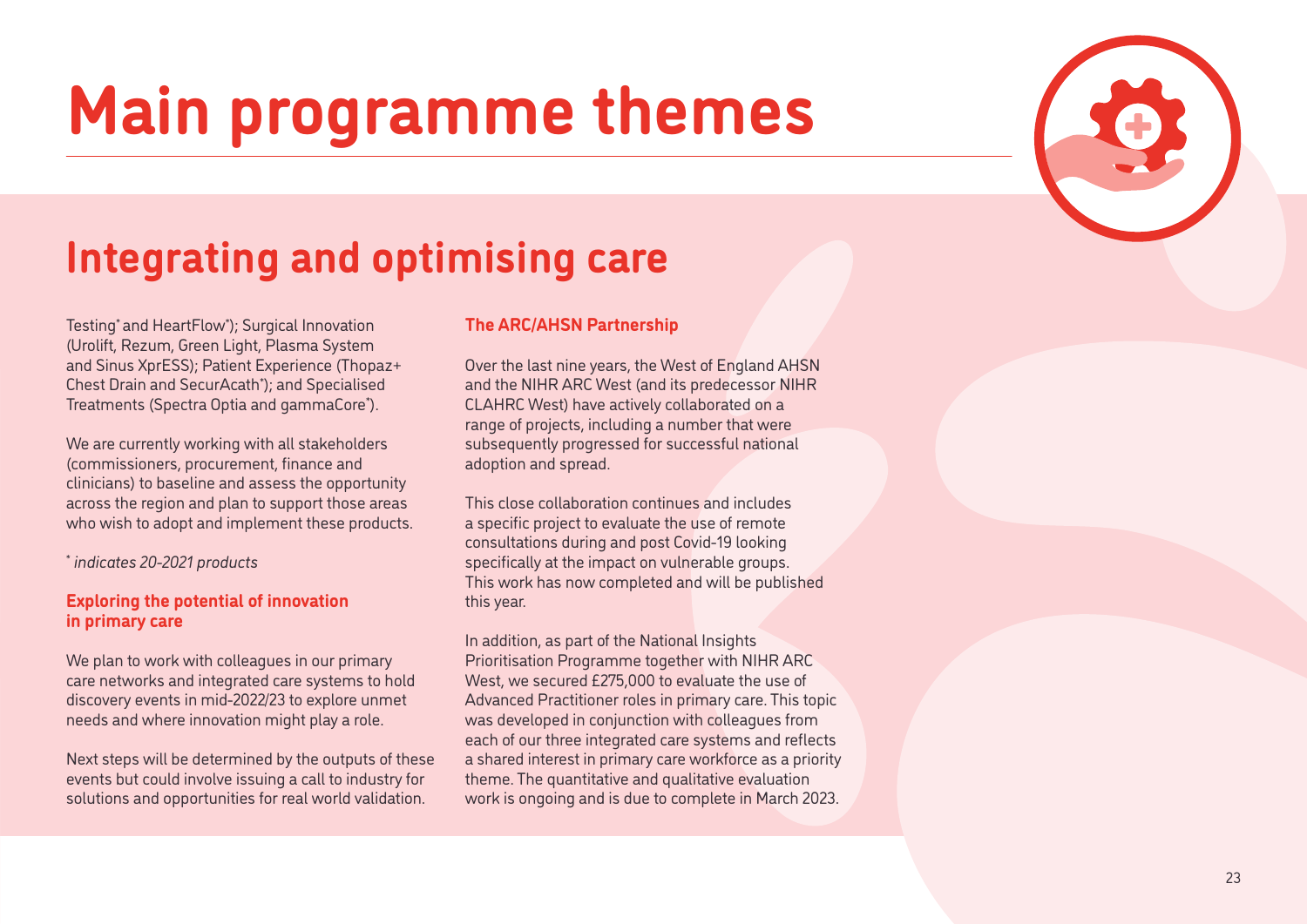## <span id="page-23-0"></span>**Our golden threads**



### **Responding to the climate emergency**

The climate emergency represents an existential threat to life on earth. Whilst the full extent of this is being realised over years and decades, the impacts on the health and wellbeing of people are already evident across the world, including here in the UK and in the West of England.

Our member organisations and local integrated care systems are already active in responding to this challenge, which is also a priority for our research partners and our local enterprise partnerships.

Innovation in its broadest sense is an essential ingredient in the response to the climate emergency, and with our unique position at the interface between the NHS, academia and industry, the West of England AHSN is well placed to support this.

We will work with our new integrated care boards to identify opportunities to bring our specific knowledge and capabilities to bear on this issue. This includes specific sustainability parameters in our criteria for selecting innovations for inclusion in our local innovation pipeline.

We will also continue to participate in the related programme being formulated by the national AHSN Network, which will enable us to identify promising innovations for local adoption and spread.

Of our local programmes this year, the Domiciliary Care Workforce Challenge is directly relevant to this, with reductions in travel mileage for care staff on a county-wide basis one of the of the key metrics being evaluated.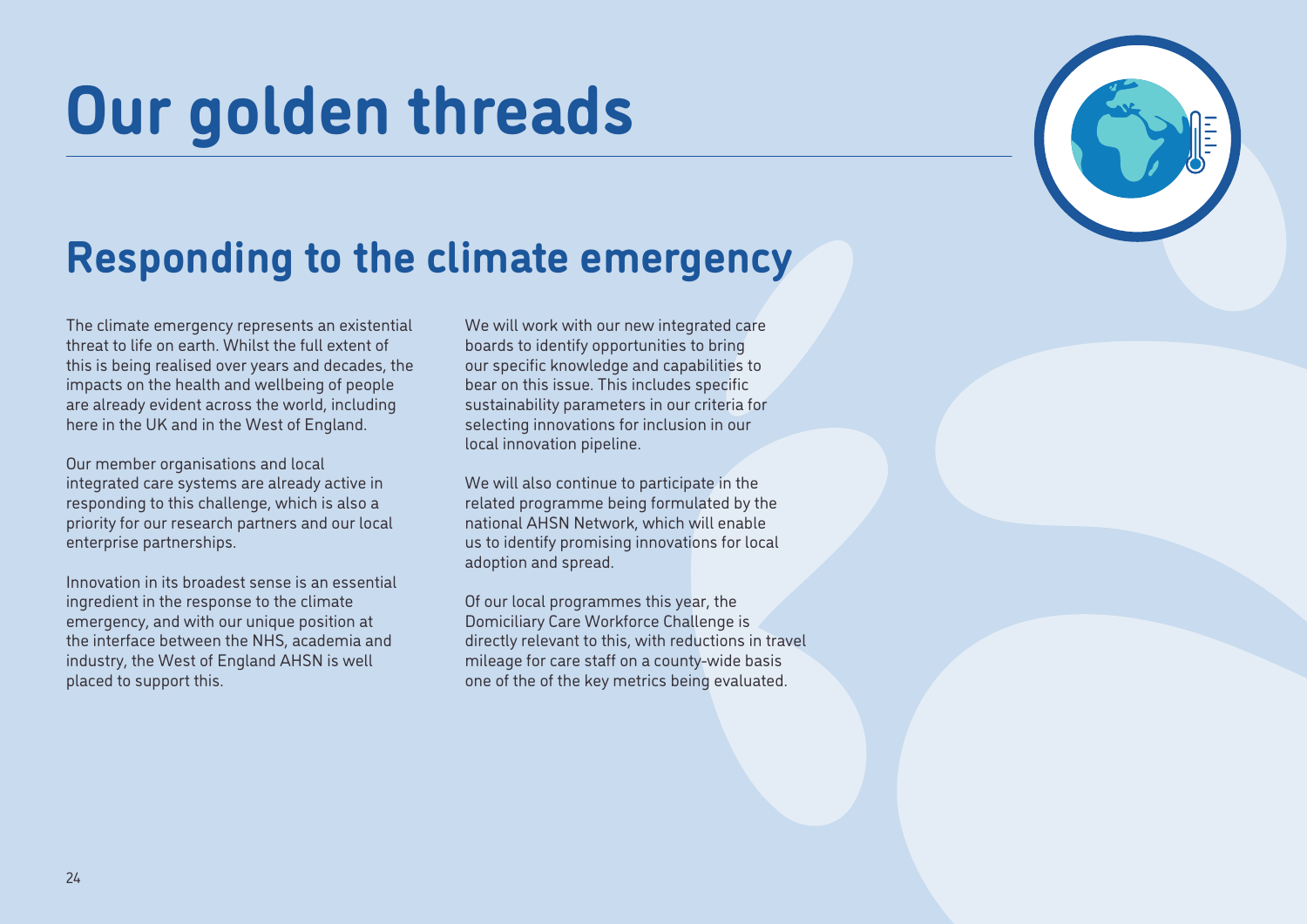## <span id="page-24-0"></span>**Our golden threads**



### **Our commitment to equality, diversity and inclusion**

As we move beyond the pandemic, a renewed focus on tackling health inequalities both nationally and locally is a significant priority for all of our local partner organisations, and for the AHSN too. As ever our focus will be on using the specific capabilities of the AHSN to support our local integrated care systems with this.

In addition to existing local AHSN programmes with a health inequality focus, notably our Black Maternity Matters project, Regional Perinatal Equity Network and ongoing support for the Learning Disabilities Collaborative, a new nationally commissioned Accelerated

Access Collaborative programme is anticipated this year as a successor to the Rapid Uptake Programme, with a specific focus on addressing health inequalities with reference to the NHS CORE20PLUS5 framework

During 2021/22 all team members within the AHSN participated in the Diversity Inclusion Cohesion and Equality (DICE) programme, facilitated by a local specialist organisation BCohCo. The knowledge, skills and confidence that we have developed through the DICE programme will be directly relevant to this work.